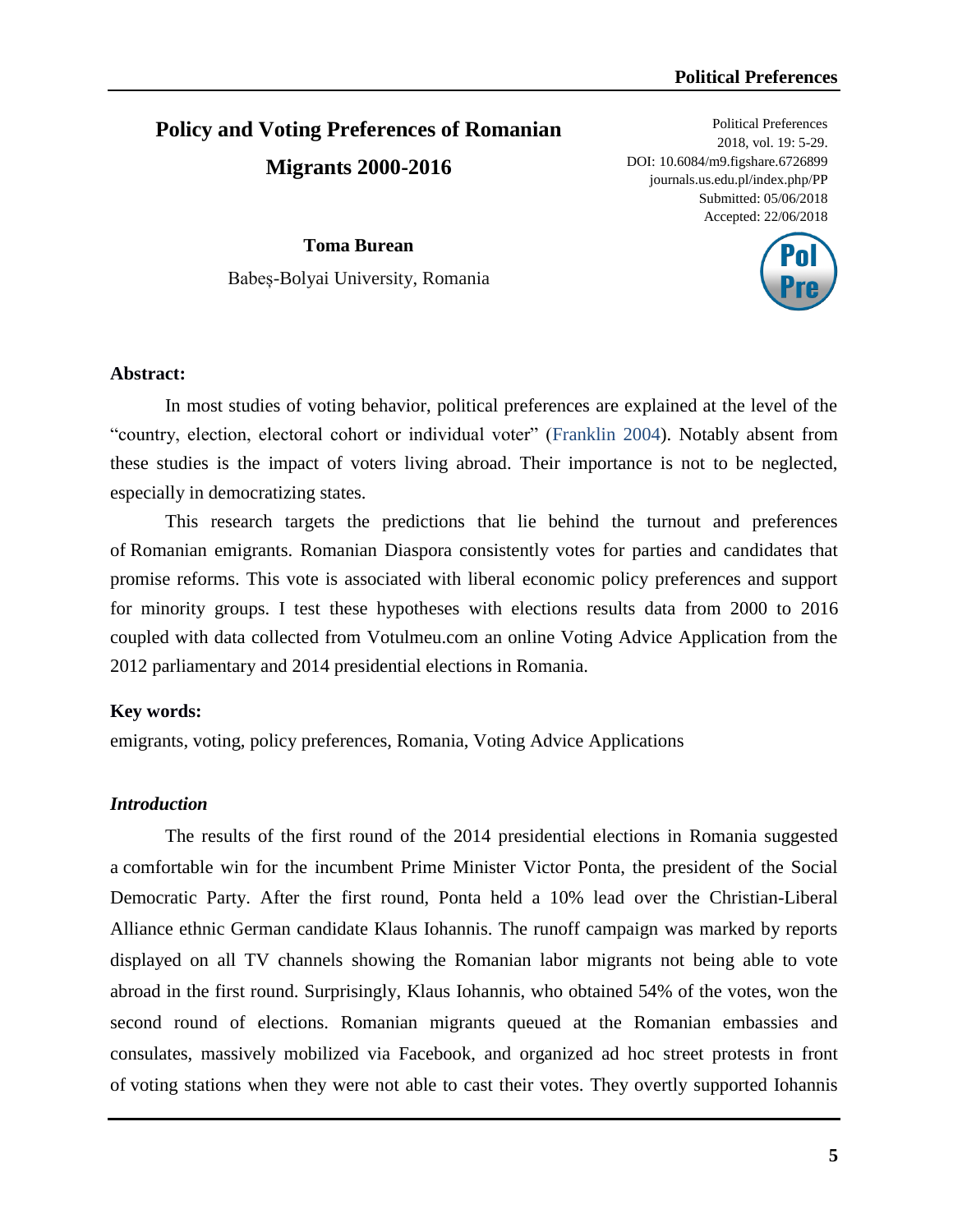## **Toma Burean**

for the second round of elections and reacted strongly against the Romanian government handling of external voting in the first round of elections. The importance of the impact of migrant political behavior and attitudes is not singular to Romania. In Nigeria, president Jonathan contemplates on allowing Diaspora to vote starting 2015 (Adichie 2014) but only after the Nigerian Diaspora collected signatures to permit their right to vote and organized several protests. In Scotland, at the 2014 referendum, up to 800,000 Scottish people living in England expressed discontent about not having the opportunity to express their preferences (Mycock 2014). In some rare cases, diasporas had a decisive effect on the national politics of countries of origin. In 2006, in Italy, Romano Prodi won a majority in the Senate with the help of the expats voting abroad. In the United States, the military overseas played an important role in providing support for the republican candidate George W. Bush while, at the same time, the civilian elections were poorly organized (Christie 2004).

Long voiced concerns with question on when and why immigrants impact electoral politics have prompted some scholars to investigate how does emigration impacts the politics of the sending countries. This gap is troubling given the increasing number of emigrant populations that sometimes cast a decisive vote in electoral contests in the country of origin. To gain a complete understanding of the impact of emigrants on national politics and particularly to answer a question whether they are a distinct electoral block, researchers must address certain puzzles. These include a comparison of emigrant and non-emigrant political participation; whether emigrants vote differently than the citizens that did not emigrate; institutional constraints on voting; determinants of emigrant voter turnout; and whether emigrants have different issues that determine their voting preferences than those that did not leave their country. Admittedly, this stream of research is facing the challenge of scarce data resources. This paper begins to fill this gap by investigating the political behavior of the emigrant population of one of the most important European countries with recent emigration – Romania. As a first step the paper will ask whether the political participation of emigrants and their political preferences differ from the non-emigrant citizens. Namely I focus on elections results to tap party preferences and on VAA data to discover the preferences on key issues such as welfare state and minority rights. As a second step I explore the determinants of vote choice of Romanians and test whether the migration experience has an effect on vote choice.

These issues are important in all countries of emigration but the investigation is focused on Romania for practical and theoretical reasons. Firstly, emigrant political behavior and its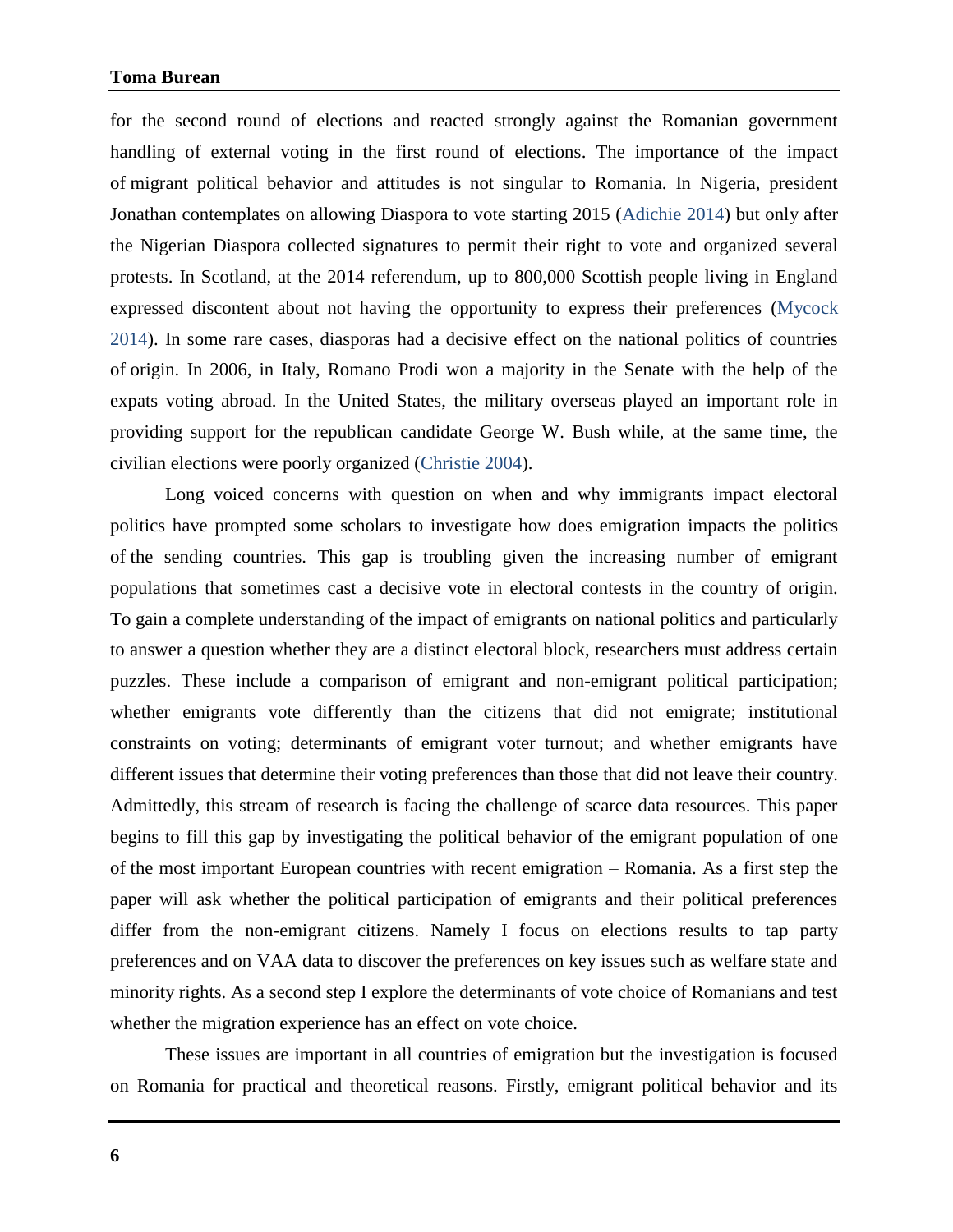impact on the politics of the country of origin is becoming a highly salient topic in Europe and it is likely to remain so in the future. Secondly most studies of emigrant impact on the politics of the sending country is focused on US and Mexico. Finally, Romanian migrants have become important political actors in Romania. In the 2009 and 2014 presidential elections their contribution to the election results made former Prime Minister Adrian Nastase wonder whether emigrants should enjoy the political rights of the country they have left behind. From 2007, since Romania joined the European Union, to 2014 more than three million Romanians went abroad for work, study or join their families. The electoral strength of the emigrant Romanian electorate has prompted main political parties in Romania to devise strategies and deliver promises to capture the emigrant vote, an entirely new phenomenon in Romanian politics.

On a practical level, the election results of emigrant voting are provided at the voting section level by the National Electoral Authority. Secondly, the Voting Advice Application (an online application that compares the political preferences of users to political parties) "Votul meu" (My Vote) for the presidential elections in 2014 yielded approximately 1400 users, which voted abroad. Although fraught with issues of accurate representation, these data provide a rare opportunity to survey the emigrant issue preferences and compare them to those that did not emigrate from Romania.

The political participation of emigrants will be restricted to turnout. I investigate the attitudes of emigrants towards the market and minority rights (Kitschelt 1992). These issues have defined Romanian electoral politics since 1989 and are contested issues. I expect that that Romanian emigrants would be more supportive of the market and be more open to minority rights than non-emigrants. Further on, I explain how these preferences relate to partisan and presidential candidate support. I use regression to test whether migration affects the political choices they intend to make.

The article proceeds as follows. The next section relates this study to the relevant literature on migrant political behavior followed by a short overview of Romanian post 1989 emigration history. I then turn to data analysis and discuss the evolution of emigrant political participation starting from 2004 and display the differences on political preferences between emigrants and non-migrants in Romania. Next I evaluate the impact policy preferences and migration experience have on political behavior. Conceptual fuzziness characterizes the usage of terms such as Diaspora, migrant, trans-national community or citizens living abroad (Sheffer 2003). This paper, due to the complexity of migration circumstances does not emphasize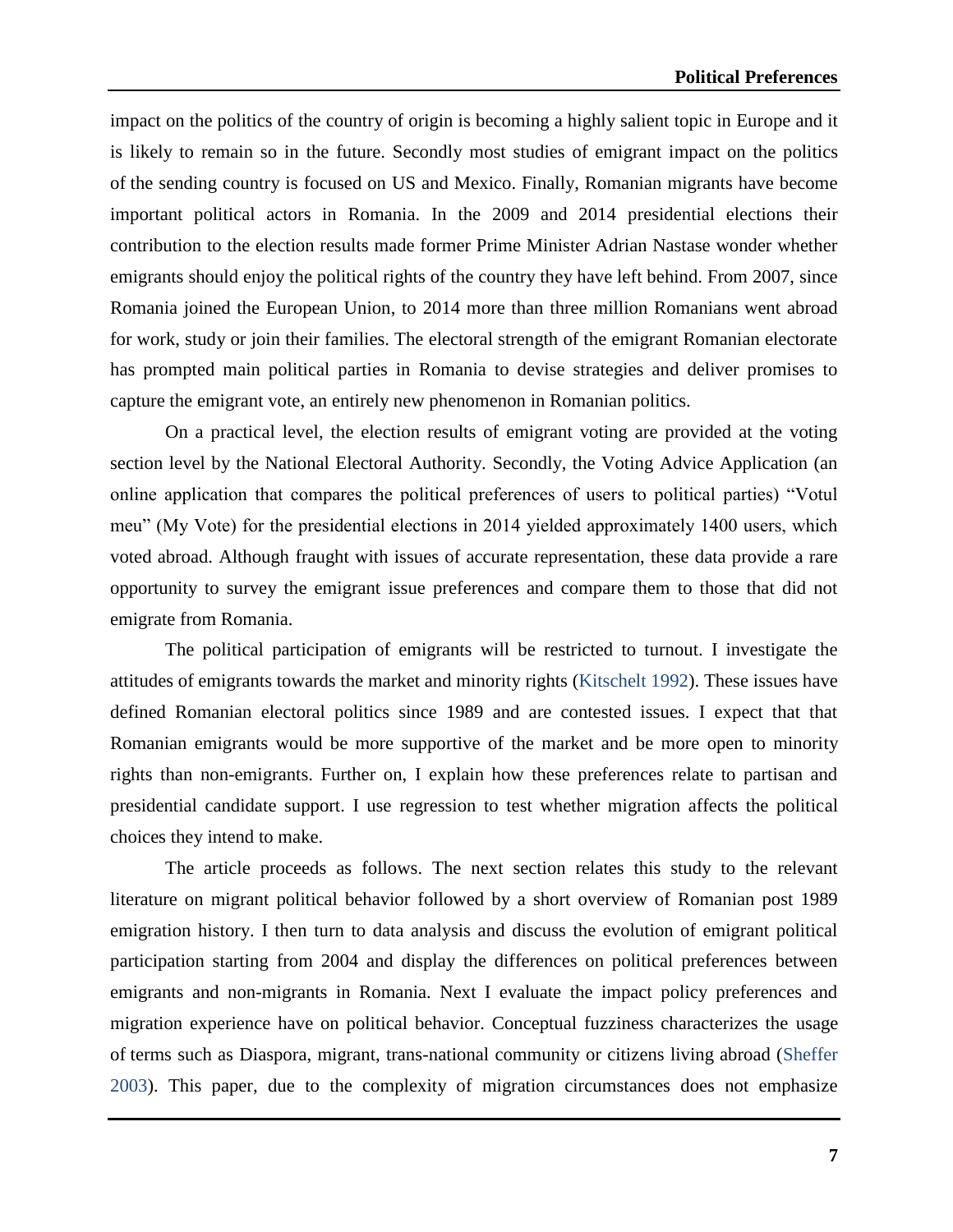distinctions and characteristics. Most migrants can be qualified as "unskilled immigrant group that is locked into a subordinate status" (Cohen 1997: 163). Others are highly skilled and some are long settled while others are recent migrants. The reasons to migrate are also diverse. Some escaped their oppressive regimes; others left their country when the regime permitted, such as the Eastern Europeans. Some have and ideal view of their home community other despise it. Some plan to return while others are not sure. Given that the focus of the project is on political participation, rights, attitudes and behavior there is no operational reason to differentiate among migrants and restrict the use of the term Diaspora. There is no cost associated with grouping migrants all together as Diaspora or emigrants since formally the country of origin treats them in the same way.

#### *The Political Role of Romanian Migrants*

The emigration from Romania took place in three important historical stages. During communism, diaspora was largely dissident. Given the restrictions to travelling abroad, the Romanian politically active diasporic community was composed of people that emigrated illegally, were expelled by the communist authorities or chose not to return once they arrived to a democratic country risking their family's safety back home. The Romanian dissidence movement was feeble (Angi 2011). Political participation occurred mainly through protests of intellectuals broadcasted through Radio Free Europe. Paul Goma, Mihai Botez and others issued communiques and open letters addressed to the communist leader Nicolae Ceausescu. Dissidents residing in Romania often wrote the letters. The Diaspora intermediated the publication of these documents altering the image of Ceausescu as a good communist friendly to Western European leaders. The response of the communist regime was to try to repress Diaspora with the help of the Romanian Secret Police.

The second stage began after the fall of the communist regime in December 1989 that emphasized the role of the kin communities living in the neighboring countries. The 1991 Romanian constitution recognized the existence of Romanian communities abroad and established polling stations in embassies and consulates. The government focused on the strengthening of the ethnic identity of Romanians living in Hungary, Moldova, Ukraine and Serbia. Most of the initiatives focused on symbolic politics (Iordachi 2004) to strengthen the existence of a transnational community.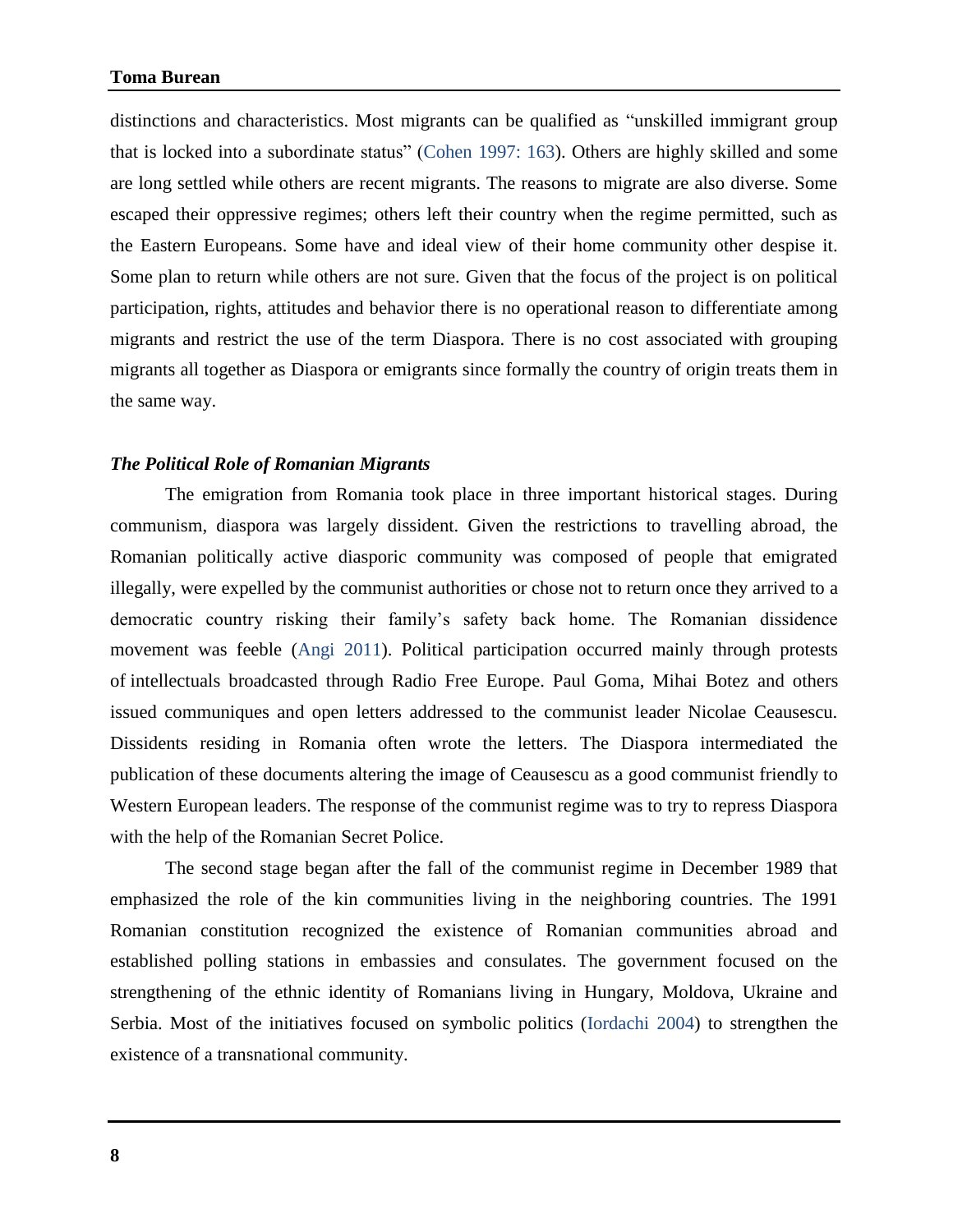A wave of emigration took place in the years following the regime changes. Nearly 100,000 Romanians changed their residence to a domicile abroad. At the same time a wave of immigration took place from Moldova, a country with a majority Romanian-speaking population. The majority of emigrants consisted of ethnic Germans and Hungarians. During communism the western Germany officials negotiated the emigration of ethnic Germans by offering money to the Romanian authorities for each person. In this way approximately 200,000 ethnic migrants left Romania (Adevarul.ro 2010). After the regime change most ethnic Germans left Romania. Citizenship problems with Hungary were complicated. In 2004 the Hungarian government organized a referendum to discuss the awarding of citizenship rights to the three million Hungarians living in Romania. The referendum was annulled due to low turnout. Later the Hungarian government adopted the "Act of Hungarians living in neighboring countries" that offered symbolic citizenship. A few years later the Hungarian government enacted the law that was defeated in referendum allowing anyone who could prove the Hungarian origin, to receive the Hungarian citizenship. The immigrants consisted of Moldovan citizens. The supporters of granting political rights to Diaspora successfully lobbied for Romanians living in Moldova to acquire Romanian citizenship. Around 200,000 Moldovan citizens received formal Romanian citizenship through this special procedure. The number of Moldovan citizens applying for Romanian citizenship increased after Romania joined the European Union.

The third stage, the focus on identity construction was replaced by economic concerns related to European labor migration. This process started in 2001 with the European Union officials' decision to lift visa requirements for Romanian citizens. This decision was a first step that facilitated the access of Romanians to the EU labor market. The Spanish government was most visible in trying to employ a large number of temporary workers from Romania, a program that was successful also due to the language similarities between Spanish and Romanian. In 2007, with Romania becoming a member of the European Union, the labor oriented migration accelerated. In 2008, Spanish and Italian authorities reported 1 million legal Romanian residents (Adevarul 2009). The Ministry of Foreign Affairs established a "Department for Relations of Romanians from Abroad" that elaborated policies related to the Romanians living abroad (Soros 2009). In 2008 a new electoral law established special parliamentary seats for Romanians living abroad. Political parties focused their electoral campaigning in Italy and Spain. Attention to the votes from Diaspora was great during the 2009 presidential elections. The news media showed Romanians queuing. The process of voting took longer time because each voter had to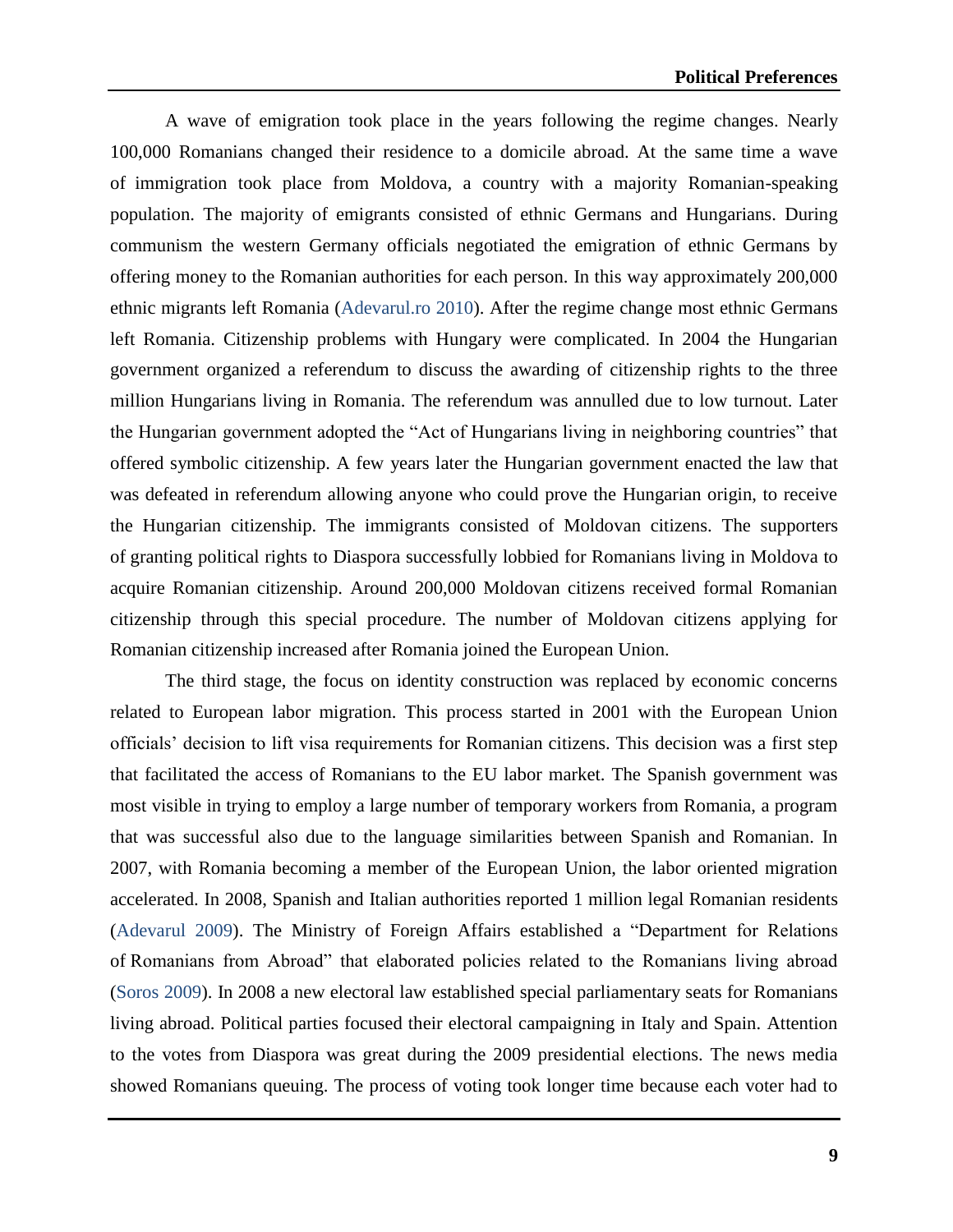#### **Toma Burean**

fill in a form and sign a statement that they would not and did not vote in another polling station. Due to the closeness of the election results the Diaspora's vote input mattered determining the winner in these critical elections. The most contested voting station was in Paris where in 14 hours 3,785 voters casted a vote triggering suspicions of fraud. The vote recount did not result in a change of the final count. In 2009 the turnout increased dramatically (Figure 1).





Source: own elaboration.

In this section I detail the program and the electoral messages that targeted the Diaspora during the 2014 presidential elections. The popularity of certain candidates among the Romanians living abroad might be explained by the electoral promises politicians made to the emigrant community.

The political rights of Romanian emigrants did not become an electoral topic during the electoral campaign of the first round of presidential elections. Klaus Iohannis (2014) had a special section dedicated to Diaspora. The other political programs contained no more than one paragraph (Victor Ponta and Monica Macovei) or one phrase (Elena Udrea, Călin Popescu Tăriceanu, Dan Diaconescu) about Romanian communities living abroad.

Iohannis promised electronic voting, vote by mail, more consulates and Romanian classes in schools where the Romanian community is present. He proposed the creation of an advisory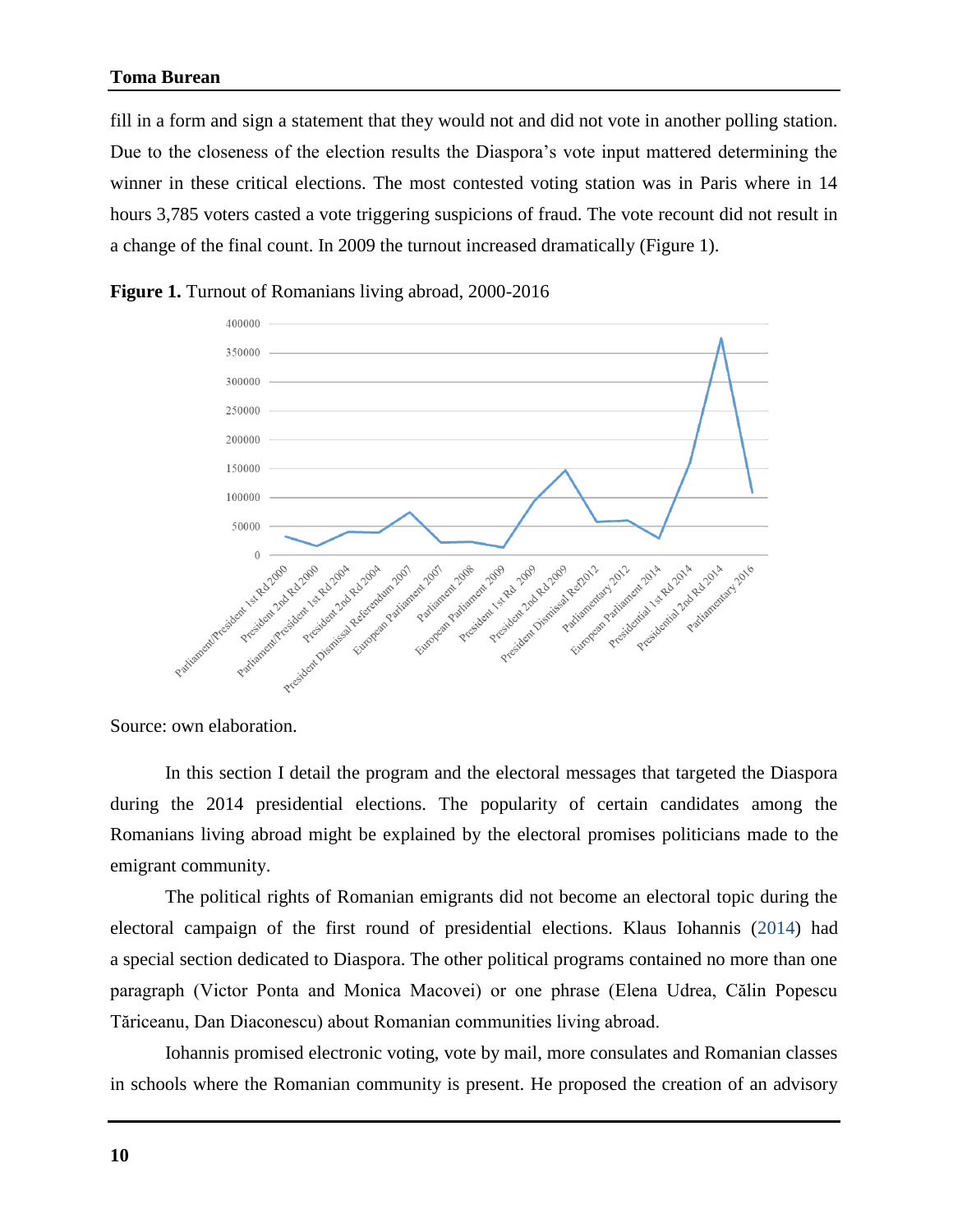board that would further the Diaspora's interests and offered encouragements for diaspora related activities by funding of NGOs. In similar vein to other candidates, he swore to protect the traditional communities of Romanians living in the neighboring countries and improve the image of Romanians abroad.

Monica Macovei promised to introduce mail voting to all elections and to be a supporter of Diaspora. Elena Udrea (2014) stated that she will protect the cultural identity of Romanians abroad. Călin Popescu-Tăriceanu (2014) focused on the need to reduce the emigration of the workforce. Victor Ponta's (2014) program focused on stopping the brain drain by promoting a program called SMART that opened jobs in the public administration for emigrants. He also promised to strengthen the identity of the traditional communities.

Dan Diaconescu, the president of the People's Party Dan Diaconescu (2014) promised the introduction of compulsory voting for Romanians living abroad and one of the 100 points program mentions that emigration has to be stopped. In 2012 the party became known for its promise of 20,000 euro for each Romanian that returns to the home country.

William Brînză was the first representative of Diaspora that ran in the presidential elections. His electoral slogan was "Let's Break their Gang" a direct antiestablishment message. He was not very popular though losing with 0.45% (43,194). In Diaspora he obtained 25,466 votes out of the 160,065 casted. Later, Brînză retired from politics following investigations of financial embezzlement.

During the first round of election the attention to the votes of Diaspora became visible. In the first round of the presidential elections the media showed, again, Romanians queuing at the Romanian embassies and consulates. Several Romanians living abroad were not able to cast a vote due to high participation. This lead to protests in UK, Germany, Austria, Belgium and Italy that were portrayed across European media. Representatives of Diaspora criticized the deficient organization of the electoral process by the Ministry of Foreign Affairs and asked for more polling stations and voting booths for the second round of the presidential elections. The refusal of the Minister of Foreign Affairs to respond to the demands of Diaspora lead to his resignation. Yet, despite the second round of elections taking place with two polling stations less the turnout of Diaspora doubled. In seven polling stations, there were more than 4,000 votes casted in 14 hours. The highest reported turnout (4,626) was at a voting station in London. Similarly to 2009, the polling agencies projected Ponta as a winner. The next day, after the votes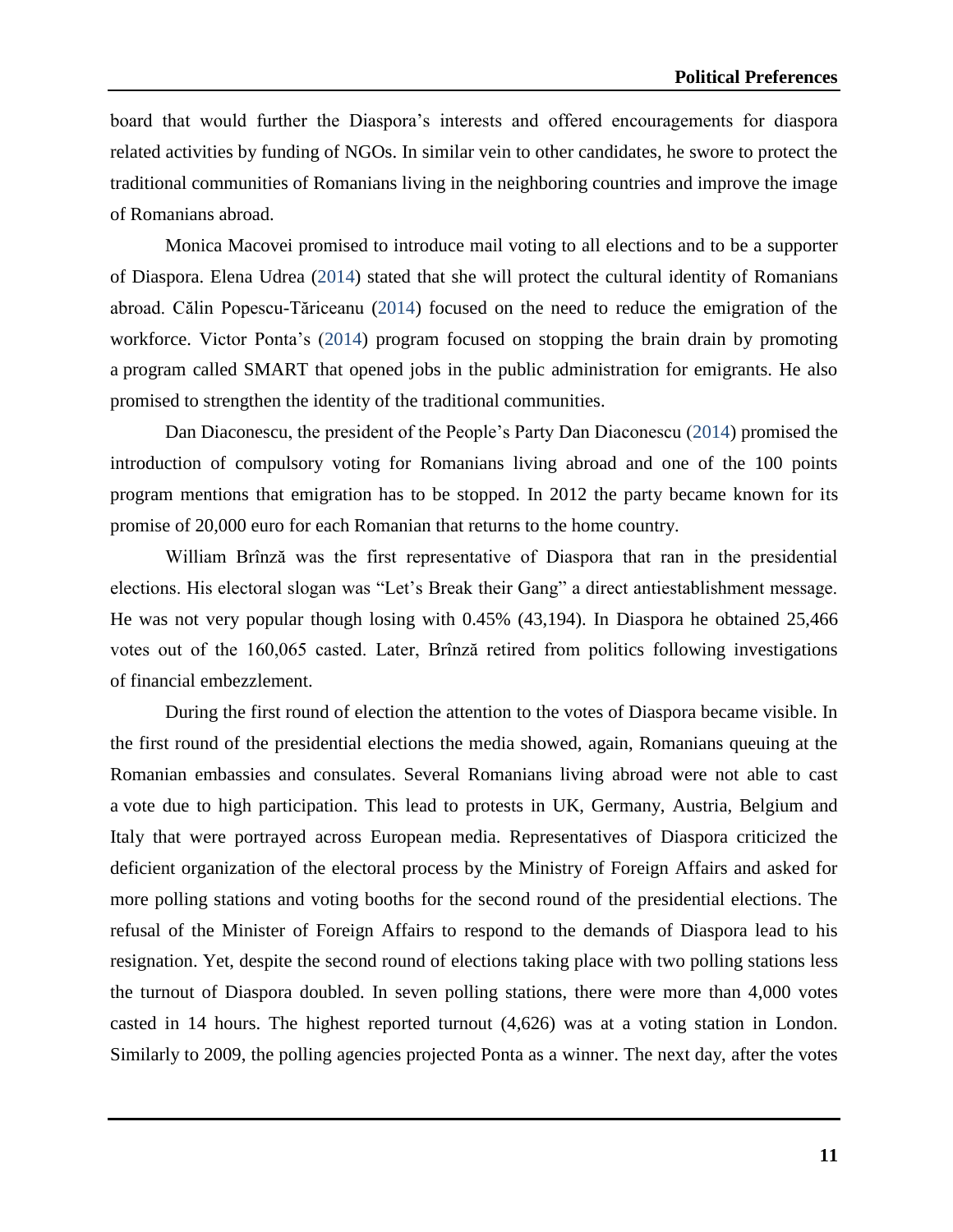were counted from abroad the outcome was overturned. Iohannis gathered more than 89% from the Diaspora. It determined the winner in a critical election.

The deficient voting process and the refusal of the government headed by Victor Ponta to increase the number of polling stations abroad had immediate results. The emigrants overwhelmingly supported Iohannis in the second round of the presidential elections.

The next section reviews other studies that investigate the political role of emigrants.

#### *Migrant Political Behavior*

Most migration studies emphasize the political integration of migrants in the host community and analyze political participation from that perspective (Audebert & Dorai 2010; Bauböck 2006; Black et al. 2010; Dancygier & Saunders 2006; Dijstelbloem & Meijer 2011; Wallace & Stola 2001). These studies focus on political integration that seems to be dependent on how permissive is the host state with granting political rights (Martiniello 2006). There are two key approaches to the analysis of attitudes of migrants and their involvement in the politics of the country of origin. First, the granting of political rights is the result of emigrants pressuring governments in the country of origin. Migrants exert pressures on the less liberal regimes (Østergaard-Nielsen 2012; Koinova 2009) through lobbying donor organizations (Koinova 2009) or sending out calls for democracy and human rights as it was the case for the diaspora of the former communist regimes in Eastern Europe (Falk 2003). Being offered an exit from the political system, dictators hoped to reduce the number of voices that support liberalization. In turn, migrants became agents of democratization from outside. Oppressive regimes attempted to reduce voting opportunities like in Zimbabwe where only military and consular service officers living abroad are allowed to vote (Magaisa 2008). In Uganda, Ghana, and Zimbabwe voting rights of the Diaspora were reduced (Boateng 2005). According to the second approach the political participation of migrants is shaped by a discussion about citizenship (Bauböck 2006; Shevel 2014, Ziemer & Roberts 2013). Voting rights of a Diaspora confronts the question regarding the appropriate conceptualization of a political community that increasingly becomes mobile. On the one hand extending voting rights to expatriates is the main element of political integration with the goal of full political inclusion for all of a nation's citizens and social groups. On the other hand expatriates are seen as renegades who should not be permitted a say in government selection since they are not affected to the same extent by its decisions, laws, and regulations as citizens living in the home country. If one is to follow the principle of "No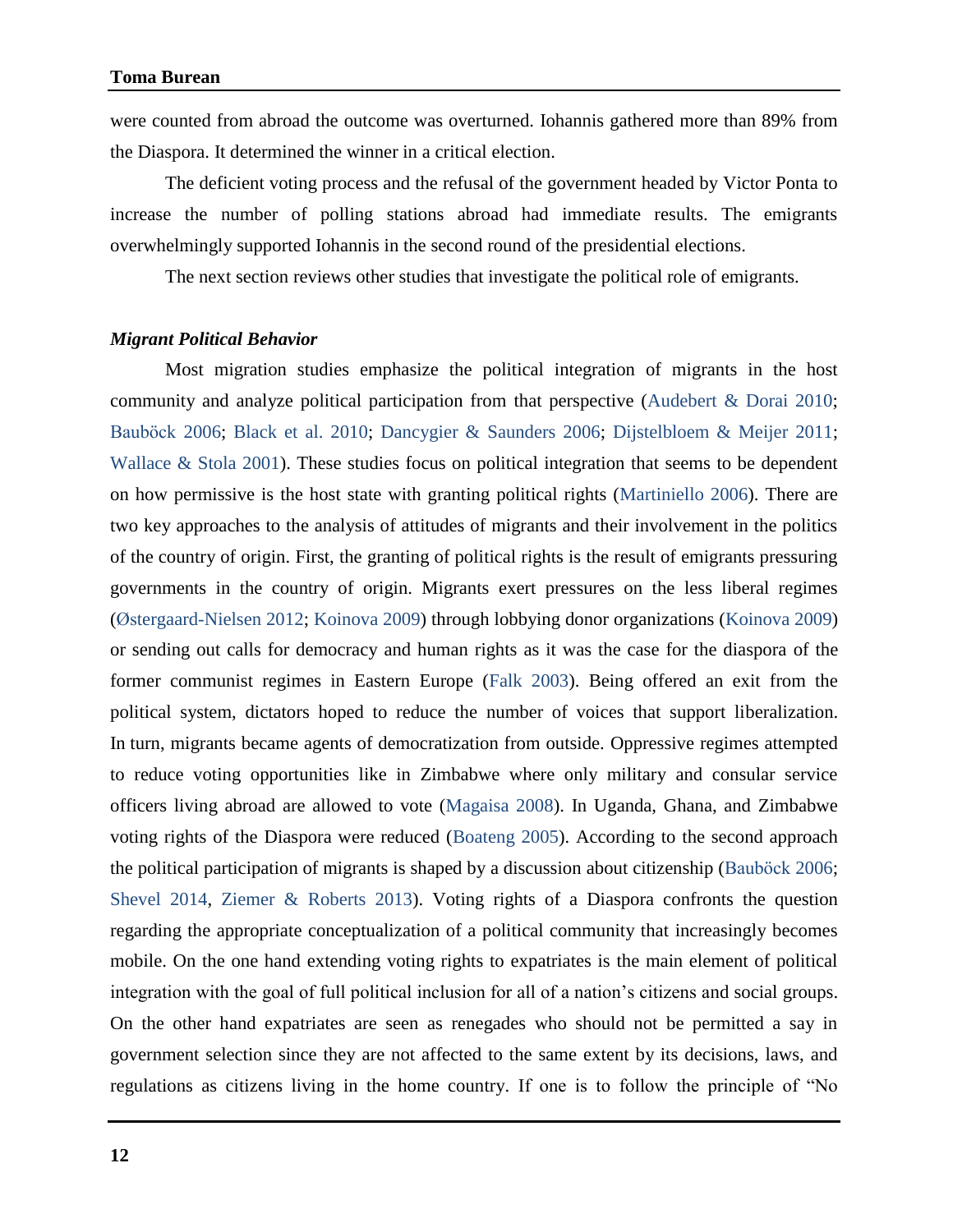Taxation Without Representation," migrants that do not pay taxes in the home country should not have political rights. In both instances the Diaspora is often a marginalized category, both by the country of origin that views them as being outside the political community and by a host country that views them as foreign, temporary, and perhaps, second-class inhabitants. States in transition are more likely to enfranchise groups that were previously excluded or marginal or enemies to national politics (Østergaard-Nielsen 2012: 72). There are significant examples of countries that extended the rights of migrants (IDEA 2007) during transition from authoritarian rule. The political influence of migrants in the country of origin is especially important in the context of the wave of migration from East-Central Europe to Western Europe. The type of migration that occurs from East to West is *liquid* (Snel et al. 2006) with temporary migrants going back and forth and having a more determined goal to settle in the home country. However, these approaches do not sufficiently consider the impact of the behavior and attitudes of emigrants towards the democratic political process of the country of origin. The former emphasizes the pressure for liberalization of authoritarian regimes and focuses less on consolidation of democracy. The latter focuses on normative discussions of citizenship rights in the origin and host countries and less on their use and impact on the attitudes of migrants (Bauböck 2006).

The political participation of Diaspora in the origin country is an increasingly relevant phenomenon (Bauböck 2006; Martiniello 2006; Burean 2011; Østergaard-Nielsen & Ciornei 2012). Findings show that granting voting rights to Diaspora accelerates the diffusion of liberal principles to neighboring countries (Turcu & Urbatsch 2015). In Mexico, migrants remit democracy through external lobbying, voting from abroad and, upon return, by influencing others to be involved in politics (Perez-Armedaniz & Crow 2010). In Eastern European countries returned migrants have political attitudes that support European Union institutions and inherit a stronger sense of political efficacy (Careja & Emmeneger 2012).

Voting is one of the most popular forms of political participation (Blais 2000) and is an indicator of democratic quality (Fieldhouse et al. 2007). Increasing turnout has become an important objective in Europe especially following the lowering turnout rates in national (Rubenson et al. 2007) but mostly in European elections. One method to foster turnout is by facilitating access to vote for excluded or marginalized groups. Lowering the voting age (Wagner et al. 2012) produced positive effects in increasing turnout. Allowing migrants to vote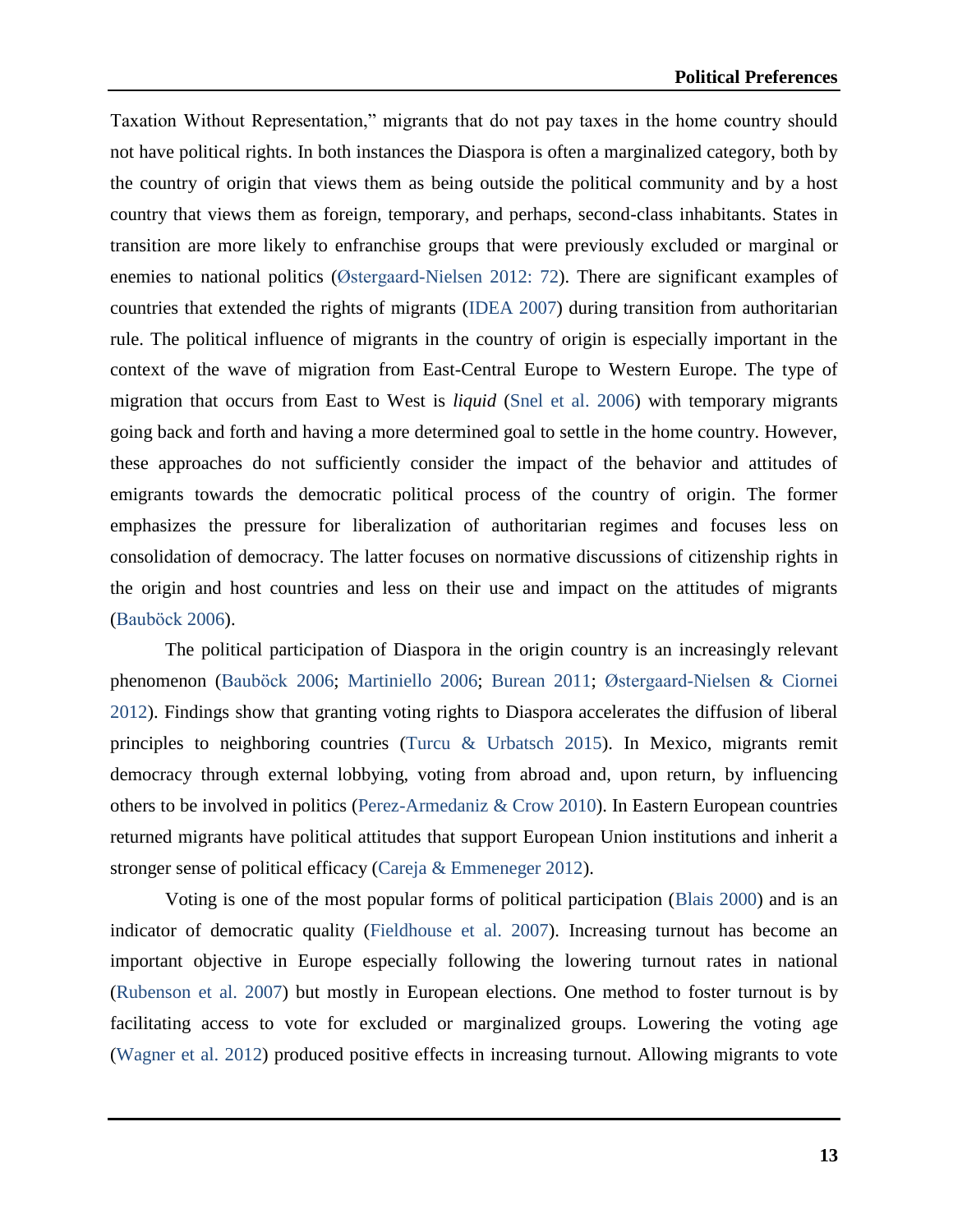at elections could be one method of increasing turnout and improving the democratic quality of a state.

Emigration is a result of an individual-self selection process that would yield systemic differences between emigrant and the non-migrant population.

The presence of migrants' changes attitudes in host and origin countries (De Haas 2005) especially when migrants' socioeconomic status suffers dramatic alterations (van Meeteren, Engbersen & van San 2009). One might postulate the economic interests would dictate preferences for candidates that encourage less redistribution and more private economic initiative. Few studies ask whether migrants acquire democratic attitudes and become agents of democratization in their home countries. Mexican migrants that live in the United States remit democratization from abroad by voting and pressuring authorities of the country of origin for reforms. Careja and Emmenegger (2012) find that the financially successful return migrants from Eastern Europe have a stronger sense of political efficacy, are more satisfied with democracy and have a higher support for the EU.

Political attitudes are influenced by socio demographic characteristics (Almond & Verba 1989) and institutional context (Anderson & Tverdova 2001). The reason to emigrate is a factor that significantly impacts the granting of voting rights. Refugees from war torn countries, political asylum recipients can have stronger pro democratic attitudes. At the same time ethnic emigrants would have more hostile attitudes towards the political system of the country of origin (Koinova 2009).

The emigration experience in a consolidated democracy increases satisfaction with democracy (Careja & Emmenegger 2012; Perez-Armedaniz & Crow 2010; Camp 2003) although some of the temporary migrants have minimal contact with the host country and rely on the bonding social capital of their co nationals. Yet financial success can have positive effects towards the attitudes towards the regime, political participation and political interest (Mishler & Rose 2001; Williams & Baláž 2006) of the host country with spills over effects on evaluations of the regime in the country of origin. Hence migrants have more liberal values than nonmigrants. I expect emigrants to have more liberal preferences on economy and on granting minority rights (Hypothesis 1). These translate into support for parties that promise radical reforms that take the shape of new political parties and presidential candidates that are independent from the old political parties (Hypothesis 2). Finally I assert that the migration experience has an effect on vote choice in supporting center right candidates (Hypothesis 3).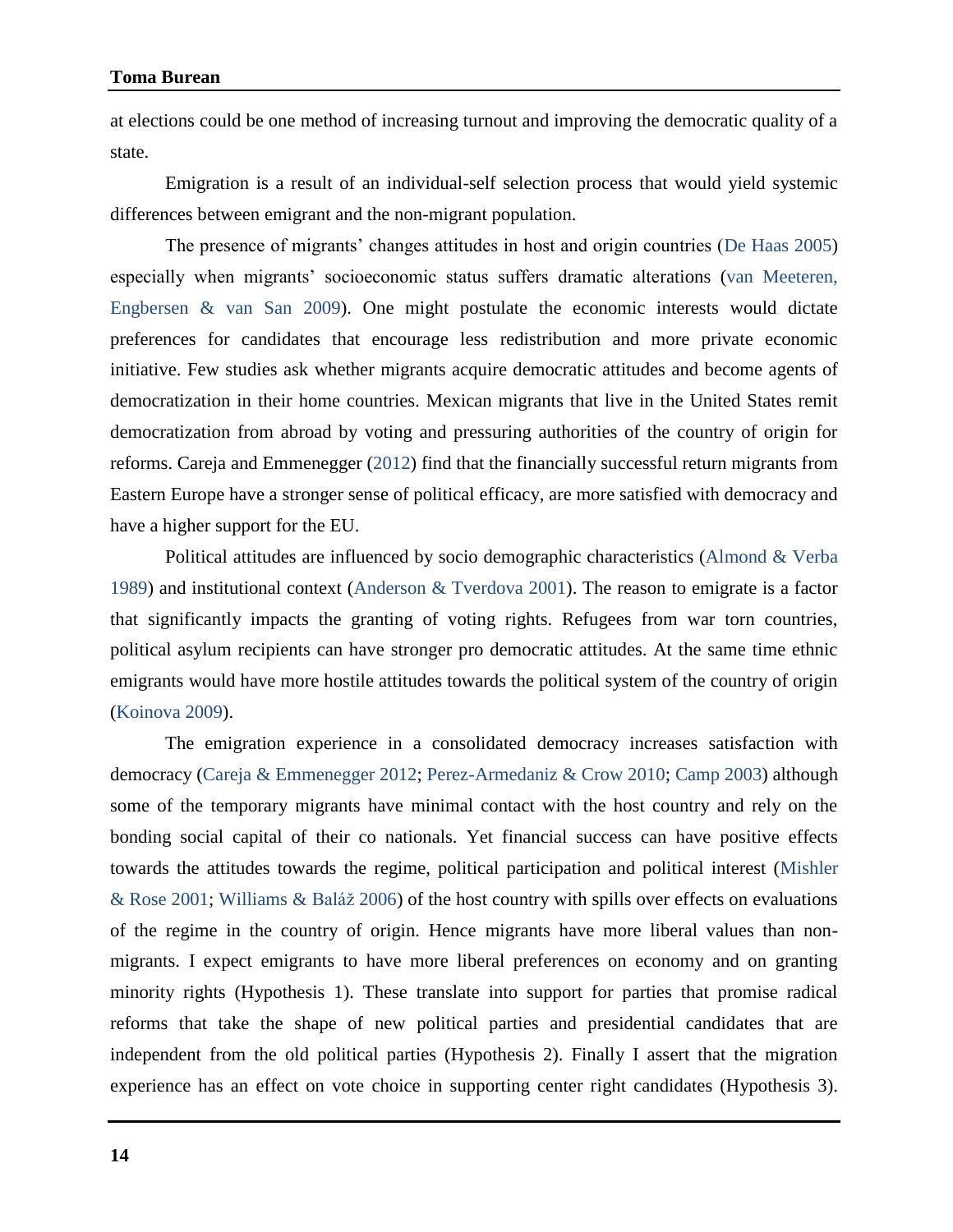Controls include socio-demographics (education, age, gender), past declared turnout and political interest.

#### *Methodology*

This is a case study on the political participation and voting behavior of the emigrants from Romania. As a case study its relevance relies on inspecting a phenomenon that is deviant from the classical studies of voting behavior and political participation and it has a potential impact on comparative studies. This study is relevant in the sense that it takes into account, besides the classical determinants of political supports, the experience of migration. This element seems to be particularly important in the Romanian context. The paper investigates what motivates Romanian migrants to have center-right, liberal political preferences. More generally it tries to understand emigrants role in the politics of the country of origin by describing a case where this has implications on who gets elected to the presidential office. The selection of the 2014 presidential elections data is fortunate. Similarly to 2009, the Romanian Diaspora's electoral support for the candidate of the center right National Liberal Party produced a stunning result with Klaus Iohannis gaining on the 10% deficit he had in the first round of the 2014 Romanian presidential elections and ultimately winning the elections. Almost 5% from that gain came from the emigrant vote. I use election results at the country level to assess the turnout levels of Romanians living abroad and report of their voting preferences. I use VAA data to report their preferences on issues.

The Romanian VAA Votulmeu.com data contains thirty questions on issues and a few socio demographics. The selection of the most important issues is done with Mokken scaling that led to the selection of eight issues that seem to compose an economic and a distribution of rights dimensions. The analysis was performed by Vasilis Manavopoulos. The left right self-placement taps on the level of economic liberalism. The GAL-TAN tests users permissiveness on the distribution of rights. These were transformed into dummy variables that measure the economic liberal placement and liberal distribution of rights. Candidate selection variable measures whether the candidate is preferred because of the ideas she/he promotes and it is also a dichotomous variable. The preference for issues were transformed into dichotomous variables and measure support for an issue. Table 4 shows the eight issues that were identified as relevant. Socio demographics include age, measured through the year of birth, gender and education. The education variable separates university graduates from other citizens. I use binomial logistic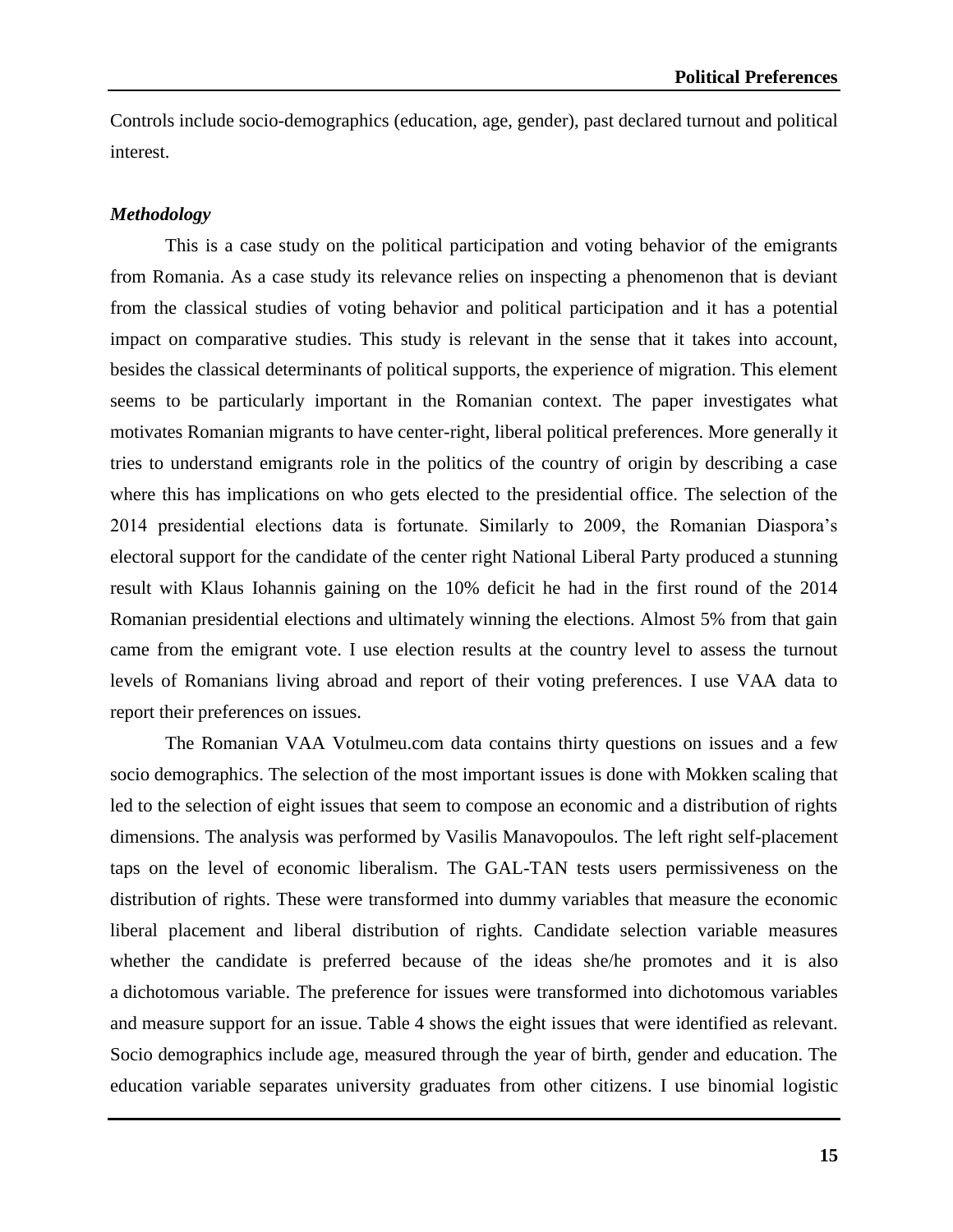regression since the dependent variable is nominal and independent variables are dichotomous and one continuous (age). I included the logarithm of the age variable and found no significant effects thus I could include age in the model. The estimates I use are b logit coefficients that measure the association between variables. There are three types of predictors used: sociodemographic variables (age, gender, education), political variables (past reported turnout, interest in politics) and issues (reason for the selection of the candidate, GAL-TAN, left-right, support for private health care, reduce public sector, market economy, gay rights, use of marijuana, abortion, religion in school, church in public life). These three sets are added one at a time to evaluate their effects when introduced as a set of explanatory variables.

The regressions use the entire database to assess the effect of what Dancygier and Saunders (2006: 967) in a similar study on immigrants termed the *self-selection hypothesis* that measures the opinion gaps among migrants and population that does not migrate. This hypothesis explains the inherent differences that might result from the different life experiences of migrants and non-migrants.

#### *Data*

The scope of the paper is to link the turnout and the election results to information about emigrant programmatic preferences with the help of data obtained from the Voting Advice Application, hereafter "VAA". The online revolution proved to be a solid ground for the development of VAAs. Created initially as paper-and-pencil tests in the late 1990s (Ruusuvirta 2010; Gemenis & Rosema 2014), VAAs became used worldwide, with millions of users seeking advice during electoral campaigns. Initially implemented in the Netherlands, then Switzerland and Germany, VAAs are now present in almost all European countries (exceptions are Malta and Slovenia) (Garzia & Marschall 2012). VAAs are present in second-order elections as well, with the EU Profiler and EUvox in the elections for the European Parliament in 2009 and 2014. VAAs are campaigning tools that eliminate the cost of information, offering a tailored advice, simulating the context of full information. The growing importance of issue voting (Dalton 1996; Franklin et al. 2009) following Downs (1957) spatial model, where every policy can be placed on a left-right continuum, is accommodated by the VAAs (Cedroni & Garzia 2010). In order for issue voting to be meaningful, voters have to have clear issue preferences, parties have to compete over the same policy issues (Nie & Verba 1979) and voters have to be able to identify their position relative to the position of parties (Butler & Stokes 1969). VAAs help voters in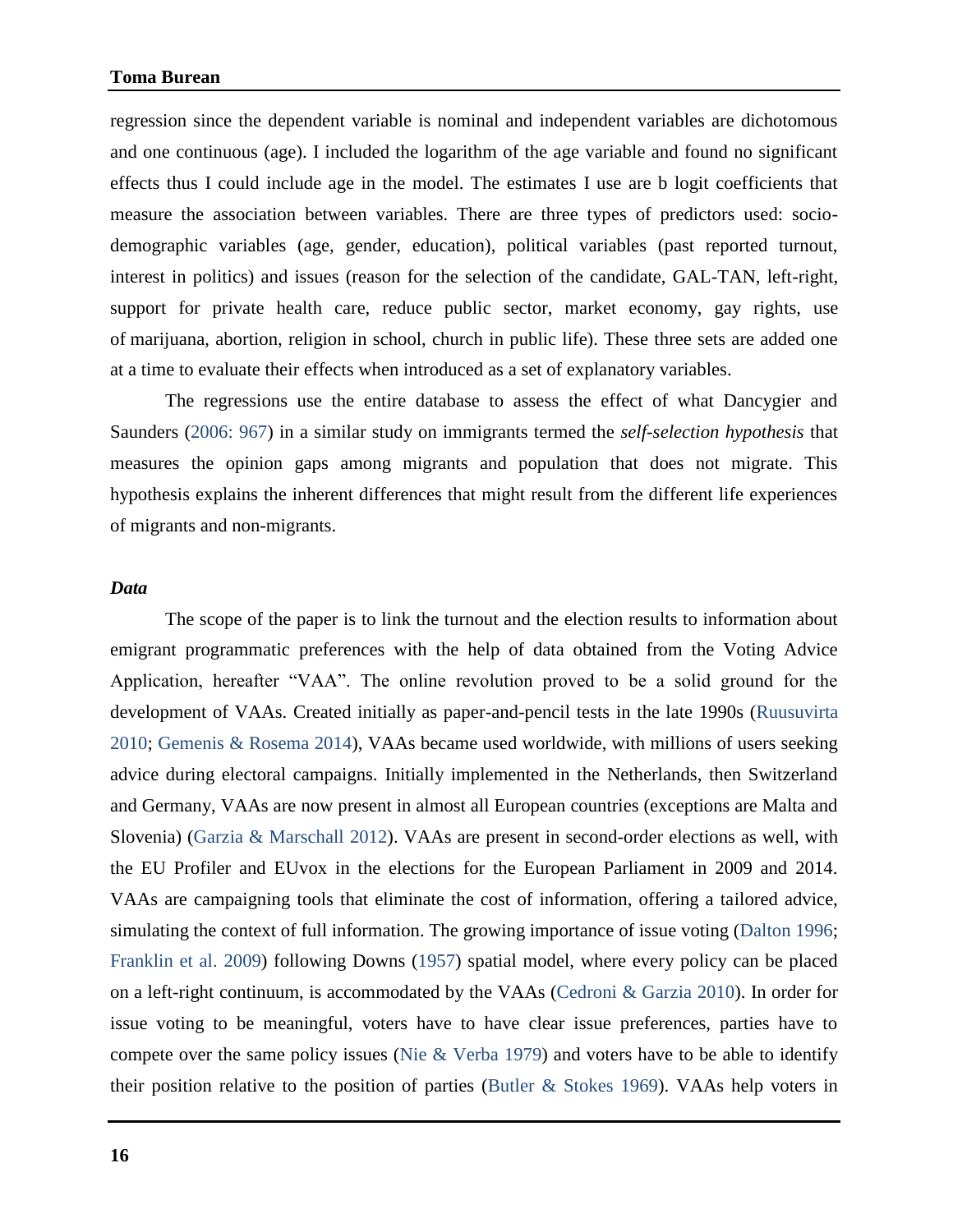making more informed political decisions, lowering the costs of information, by presenting to the voter the parties' position on salient policy positions, by comparing, based on an algorithm, the position of the user with the position of the parties, and presenting the user with a rank-order list of parties, following a proximity logic (Cedroni & Garzia 2010). As a web survey tool, the quality of VAA data suffers from overall survey error, made out of coverage error, sampling error, non-response error and measuring error (Dilman 2011 in Andreadis 2014). Coverage error occurs when part of the population cannot be included in the sample; in the case of VAAs, this has to do with Internet usage, more specifically with the Internet penetration rate and Internet literacy. Sampling error represents the inaccuracy in estimating a certain quantity based on the sample, when the entire population is not available; here, the sampling error has to do with the self-selection bias of users into using the tool. Non-response error occurs when users do not respond to questions, and this pattern can be discerned when compared to the answers of other users. Measurement error occurs when the answers provided by the users are wrong or inaccurate (Andreadis 2014).

Although extremely cost effective, the use of this type of data is criticized. This is due to the bias the VAA generated data caries. The most important caveat one has to acknowledge when dealing with VAA is that the data is not representative of the population at large. More precisely, the data is biased towards the young, better educated (Marschall & Schultze 2012), from urban areas, with more left-wing orientation (Mendez & Wheatley 2014). An additional bias is represented by the gender, with two-thirds of the respondents being male (Mendez & Wheatley 2014). The Romanian VAA Votulmeu.com organized for the 2014 presidential elections contained 18,000 users. After cleaning the data 10,039 users remained out of which 956 declared that they vote abroad. Despite its obvious limitations this data offers a chance to glance at the issue preferences of Romanian emigrants. Thus this application offers a unique chance to access a population that is often not present in surveys. Although some research institutes such as CURS and Metromedia Transylvania implemented surveys on Romanian migrants living abroad they do not contain information about their voting behavior and programmatic preferences. One way to find surveys that include migrants from Romania is to find them with in the Eurobarometer data following the Careja and Emmenegger (2012) study. This was not a successful solution due to the extremely small number of citizens that were living outside Romania and declared themselves as coming from Romania in the 2014 Eurobarometer surveys. Not having an accurate picture of the emigrating population of Romania makes it difficult to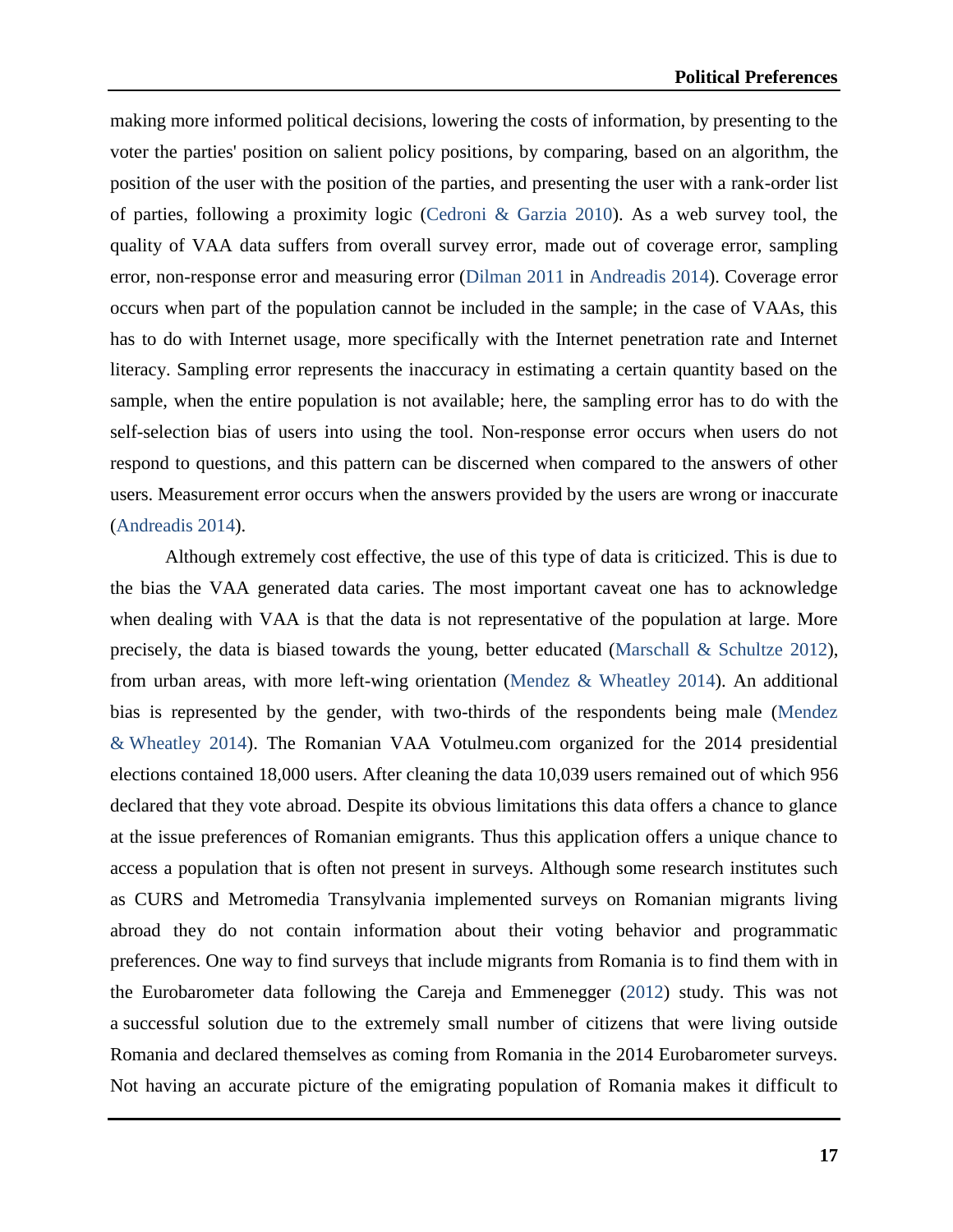assess the representativeness of the 956 Romanians that declared that they would vote abroad and used the Romanian VAA. The users of the 2014 VAA have graduate studies, and they are young. Thus the interpretation of these data has to be done while having in mind these serious limitations.

#### *Political Preferences of Romanian Emigrants*

This Klaus Iohannis obtained 89.73% of the migrant vote in the 2014 presidential secondround runoff, receiving 338,873 of the 377,651 votes. His majority helped in winning him the presidency. Iohannis garnered almost three times the number of votes than the previous president Traian Basescu (115,831).

It is not surprising that Iohannis was popular in Diaspora. Candidates from center right parties perform better than candidates of the left. This claim holds for the Czech and the Polish Diaspora (Doyle & Fidrmuc 2005). Table 1 records the vote of the Romanian Diaspora since 2007. The vote percentages for the main Romanian political parties show a remarkable consistency in the vote. PD-L, PNL, ARD (The Right Romania Alliance) was a plurality winner in elections until 2012. Since then new parties and their candidates became increasingly popular with Diaspora. In the 2014 EP elections it was PMP (Popular Movement Party) that won the elections in Diaspora with 28.63% of the valid votes.

|                            | <b>PSD</b> | PD-L  | <b>PNL</b> | <b>UDMR</b> | <b>USL</b> | <b>ARD</b> | <b>USR</b> | <b>ALDE</b> | <b>PMP</b> | <b>Other</b> |
|----------------------------|------------|-------|------------|-------------|------------|------------|------------|-------------|------------|--------------|
| 2007 European Parliament   | 8.84       | 44.10 | 10.31      | 2.78        |            |            |            |             |            | 33.97        |
| 2008 Chamber of Deputies   | 15.17      | 46.52 | 21.22      | 4.21        |            |            |            |             |            | 12.87        |
| 2008 Senate                | 13.23      | 46.46 | 23.52      | 5.12        |            |            |            |             |            | 11.67        |
| 2009 European Parliament   | 14.87      | 37.13 | 15.68      | 7.16        |            |            |            |             |            | 25.16        |
| 2009 President (1st Round) | 12.41      | 56.05 | 17.43      | 1.06        |            |            |            |             |            | 13.05        |
| 2009 President (2nd Round) | 21.14      | 78.86 |            |             |            |            |            |             |            |              |
| 2012 Chamber of Deputies   |            |       |            | 1.89        | 27.32      | 27.27      |            |             |            | 43.52        |
| 2012 Senate                |            |       |            | 1.53        | 28.37      | 39.46      |            |             |            | 30.64        |
| 2014 European Parliament   | 11.05      | 15.71 | 8.63       | 1.22        |            |            |            |             |            | 63.39        |
| 2014 President (1st Round) | 15.90      |       | 46.17      | 0.54        |            |            |            |             |            | 37.39        |
| 2014 President (2nd Round) | 10.26      |       | 89.73      |             |            |            |            |             |            |              |
| 2016 Chamber of Deputies   | 9.95       |       | 25.93      | 2.34        |            |            | 28.87      | 2.87        | 23.18      | 6.86         |
| 2016 Senate                | 9.96       |       | 26.09      | 2.36        |            |            | 29.18      | 2.96        | 23.82      | 5.63         |

**Table 1.** Voting Preferences of the Romanian Diaspora (Percentage of Valid Votes Cast)

Source: own elaboration.

In the first round of 2014 presidential elections Monica Macovei, independent candidate came in third (24,342) just behind Victor Ponta (25,466 votes) and in front of Elena Udrea (15,656). Thus even if there is a shift in the Diaspora vote to new parties, this shift remains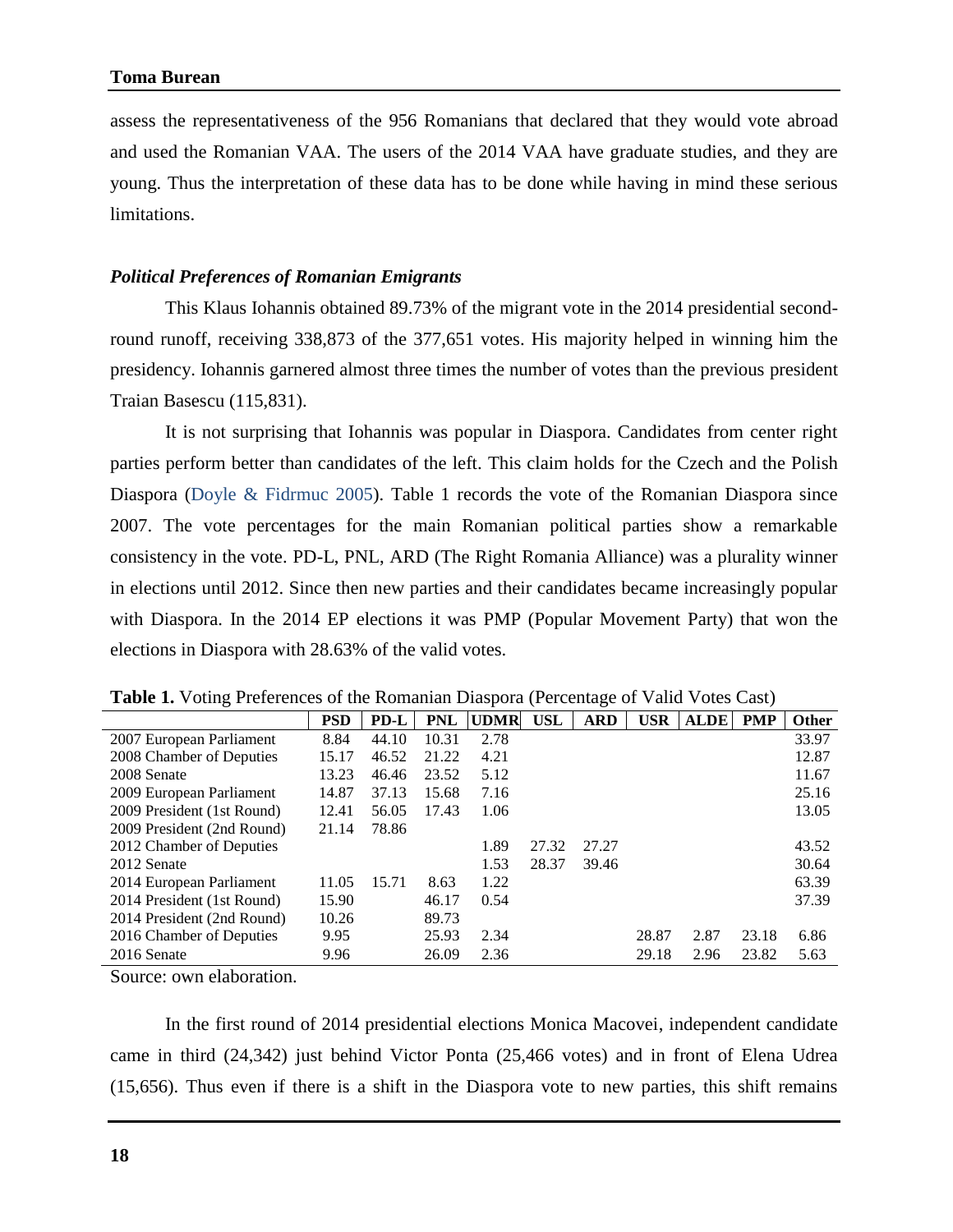within the center-right ideological camp. PSD never won more than one fifth of the vote in Diaspora.

Not surprisingly, in Diaspora, Iohannis was the plurality winner in the first round of the presidential election garnering 46% of the vote. In Romania it was Victor Ponta that was the plurality winner having a 10% advantage against Iohannis. In the second round Iohannis increased his margin with 14% compared to the extra five percentage points obtained by Ponta. In the Diaspora, Iohannis's percentage grew by 43 percentage points while Ponta's percentage points actually decreased by 5%. Iohannis's gain was double than that of Basescu in 2009. This is not necessarily a result that shows that even Ponta's voters shifted their votes to Iohannis. It might be an effect of the more than doubling of the turnout between the first and the second round. Perhaps the turnout increased because Diaspora anticipated a second round and given the difficulties related to travel many decided to vote only in the second round. It is thus more likely that the increasing support for Iohannis came from new voters that showed up in the second round. A geographical inspection seems unnecessary to see where the votes for Iohannis came from. Starting the 2009 elections it is possible to scrutinize the country-level voting results for the Romanians that cast a vote outside the borders of Romania. The support for Iohannis was uniformly strong across all continents. Compared to Basescu in 2009, in the first round Iohannis won in 89 out of the 95 countries that had polling stations for Romanians. Iohannis lost elections in North Korea to Victor Ponta (by one vote out of the 7 casted votes) and in Brazil (by 3 votes), in Cuba to Monica Macovei (by one vote out of the 22 votes) and not surprisingly, in Hungary, to Kelemen Hunor. He had the same amount of votes with Ponta and Macovei (5 votes) in Angola and he had the equal number of votes with Victor Ponta (5) in Armenia. In the second round, Iohannis won in 93 out of the 94 countries where Romanians voted. Klaus Iohannis lost to Victor Ponta in Palestine by one vote. Ponta obtained 10 votes and Iohannis 9. In 27 countries, Iohannis obtained more than 90% of the vote. These include countries where there are many Romanian migrants. These include Spain, United States, United Kingdom, Germany, France, Canada, Ireland and Austria. In Italy he obtained 88% of the votes. Iohannis's triumph among Romanian migrants was overwhelming. A more systematic analysis is required to better understand the variation for the support for Iohannis in the first round.

Given the extremely limited availability of surveys on political preferences of migrants and especially the surveys of Romanian migrants in 2014, I decided to make use of the data available from the VAA Votulmeu.com. Out of the 10,039 users I could identify 965 persons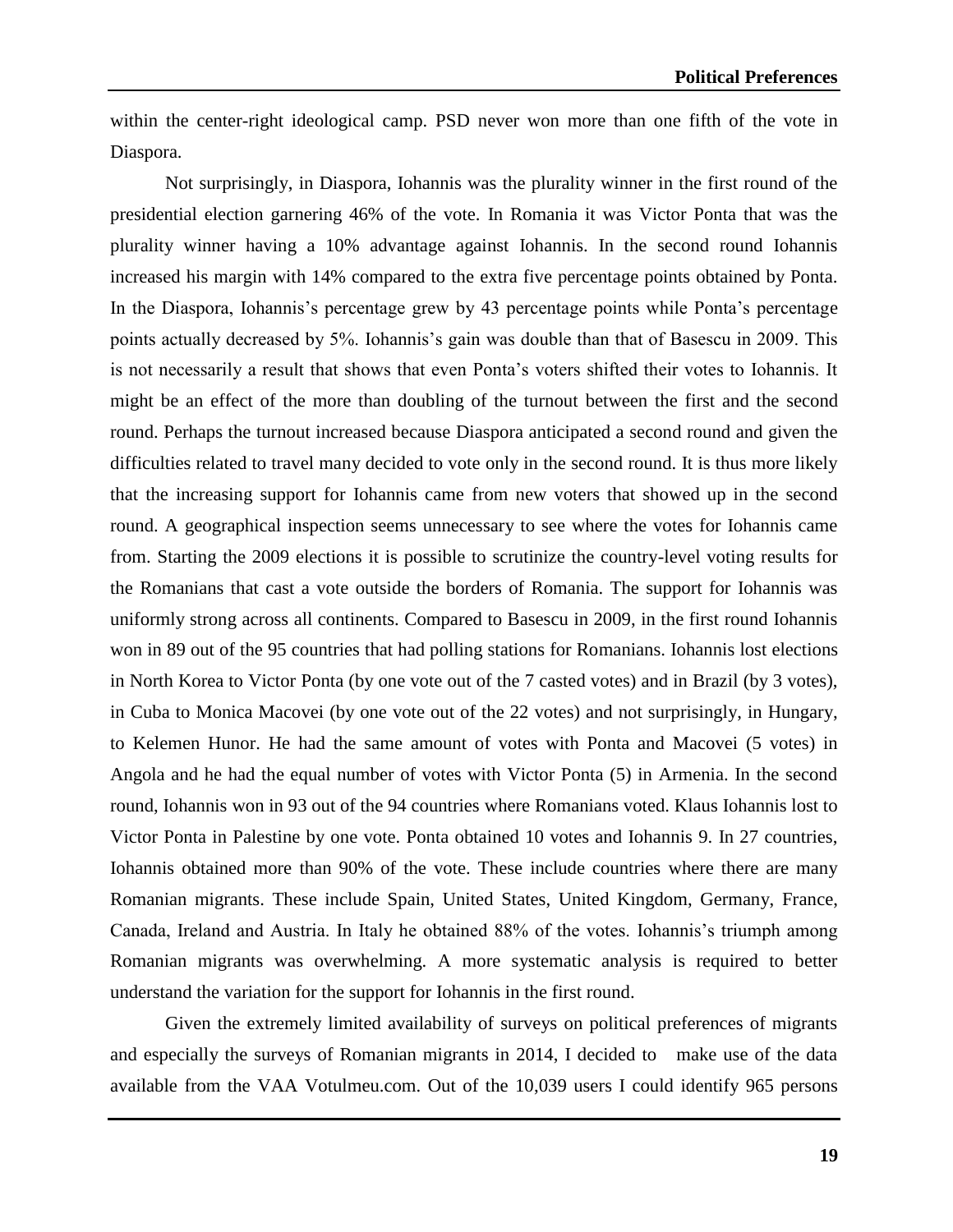that declared that they would vote abroad. This data is not a representative sample of Romanian migrants. More than 70% of the users that declared that they vote abroad have graduated a university and nearly half of them have post graduate studies. Half of them are male. Table 2 compares the elections results with the voting intentions of users of the VAA. Voters of Victor Ponta are severely under represented while the supporters of Monica Macovei are over represented.

|                   |          | VAA          |          | 2014 Election results first round |
|-------------------|----------|--------------|----------|-----------------------------------|
| Voting intentions | migrants | non-migrants | migrants | all voters                        |
| Klaus Iohannis    | 32.5     | 41.3         | 46.17    | 30.37                             |
| Victor Ponta      | 1.6      | 4.6          | 15.9     | 40.44                             |
| Monica Macovei    | 54.8     | 37.1         | 15.2     | 4.44                              |
| Others            |          | 17.0         | 22.73    | 24.75                             |
| .                 |          |              |          |                                   |

|  |  |  |  | Table 2. Voting intentions of VAA users compared to election results |
|--|--|--|--|----------------------------------------------------------------------|
|--|--|--|--|----------------------------------------------------------------------|

Source: own elaboration.

Next, using a dimension reduction technique, out of the thirty statements eight issues were selected that compose an economic and a distribution of rights dimensions (Table 3).

**Table 3.** Relevant dimensions identified through Mokken scaling (items that have a homogeneity coefficient higher than 0.3 the threshold for scalable items)

| Economy                                                                 | 0.365 |
|-------------------------------------------------------------------------|-------|
| The free economic competition makes the health system work better       | 0.340 |
| The number of employees from the public sector should be reduced        | 0.363 |
| The state should intervene as least as possible in the economy          | 0.391 |
| Society                                                                 | 0.426 |
| Homosexual couples should enjoy the same rights as heterosexual couples | 0.442 |
| The usage of cannabis as a recreational drug should be legal            | 0.394 |
| Women should have the right to decide in matters connected to abortion  | 0.423 |
| Religion should be a compulsory course in public schools                | 0.448 |
| The state should offer a privileged status to the Orthodox Church       | 0.421 |

Mokken analysis performed by Vasilis Manavopoulos: vmanavopoulos@gmail.com Source: own elaboration.

Then I compared the preferences of VAA users that declared that they would vote abroad to those voting domestically. The data support the liberal policy orientation of migrants (Table 4). On economic issues migrant users support a pro-market type of economy similarly to the non-migrant users. On the distribution of rights migrants support to a greater extent gay rights (19 percentage point more in favor) and are more pro-choice (7% more) while non-migrants are more supportive of teaching religion at public schools (7% more).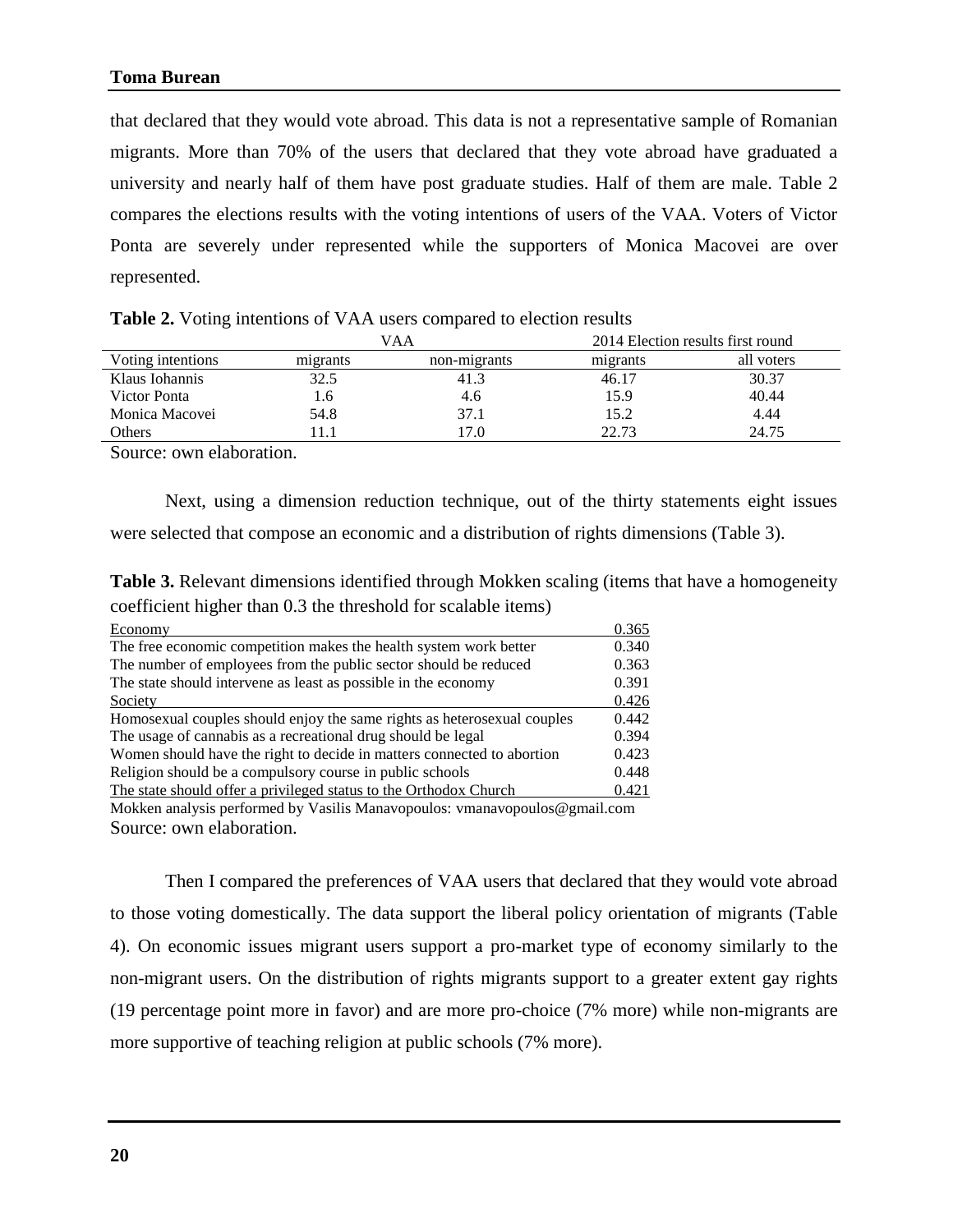| Economy                                                                 |      | migrants non-migrants | Gama       |
|-------------------------------------------------------------------------|------|-----------------------|------------|
| The free economic competition makes the health system work better       | 57.2 | 60.3                  | $-.026$    |
| The number of employees from the public sector should be reduced        | 65.8 | 65.5                  | $-.043$    |
| The state should intervene as least as possible in the economy          | 50.6 | 55.1                  | $-.046$    |
| Society                                                                 |      |                       |            |
| Homosexual couples should enjoy the same rights as heterosexual couples | 74.6 | 55.6                  | $.339***$  |
| The usage of cannabis as a recreational drug should be legal            | 49.9 | 41.6                  | $.162**$   |
| Women should have the right to decide in matters connected to abortion  | 91.1 | 84.6                  | $309***$   |
| Religion should be a compulsory course in public schools                | 9.3  | 16.3                  | $-259***$  |
| The state should offer a privileged status to the Orthodox Church       | 3.2  | 4.7                   | $-.189***$ |
| $* = p < .05;$ $** = p < .01;$ $*** = p < .001$                         |      |                       |            |

**Table 4.** Political preferences on issues of migrants and non-migrants (percentage agreeing)

Source: own elaboration.

Next I tested the effects of these policy preferences on vote choice. At the same time I intended to find out whether being a migrant has an effect on vote choice. The VAA application contained several socio demographic and political preference questions such as past turnout behavior, political interest, voting intention, left right self placement and the reasons for choosing a presidential candidate. Thus using binomial logistic regression I tested for three categories of likely determinants of the vote for Iohannis and Macovei - the two most popular presidential candidates: socio-demographics, political variables and preferences on issues. I added a Migrant dummy variable to find out whether being a migrant has an effect on the voting preference controlling for other possible determinants (Tables 5 and 6).

| Dependent variable: vote for Iohannis (logit estimates b) |           |                           |            |  |  |  |  |
|-----------------------------------------------------------|-----------|---------------------------|------------|--|--|--|--|
| Age                                                       | $.008**$  | $.008**$                  | $-.014$    |  |  |  |  |
| Male                                                      | .060      | .063                      | .119       |  |  |  |  |
| Education                                                 | $-.200**$ | $-.198**$                 | $-.196$    |  |  |  |  |
| Migrant                                                   | $-.393**$ | $-0.442**$                | $-.021$    |  |  |  |  |
| Interest in politics                                      |           | $-185*$                   | $-.016$    |  |  |  |  |
| Past turnout Behavior                                     |           | $-195**$                  | $-.171$    |  |  |  |  |
| Candidate selection                                       |           |                           | $-.936***$ |  |  |  |  |
| /programmatic                                             |           |                           |            |  |  |  |  |
| <b>GAL-TAN</b>                                            |           |                           | .101       |  |  |  |  |
| Left-Right                                                |           |                           | $1.052***$ |  |  |  |  |
| Private health care                                       |           |                           | $-.067$    |  |  |  |  |
| Reduce public sector                                      |           |                           | $-.277$    |  |  |  |  |
| Market economy                                            |           |                           | $-.491*$   |  |  |  |  |
| Gay rights                                                |           |                           | $-.405$    |  |  |  |  |
| Marijuana use                                             |           |                           | .137       |  |  |  |  |
| Pro-choice                                                |           |                           | $-.379$    |  |  |  |  |
| Religion in school                                        |           |                           | $-.006$    |  |  |  |  |
| Pro-church                                                |           |                           | 1.113*     |  |  |  |  |
| Constant                                                  |           | $-16.500***$ $-14.530***$ | 27.632     |  |  |  |  |
|                                                           | (5.282)   | (5.857)                   | (16.072)   |  |  |  |  |
| Nagelkerke R <sup>2</sup>                                 | .011      | .017                      | .113       |  |  |  |  |
| $* = p < .05;$ ** = p < .01; *** = p < .001<br>$N=10039$  |           |                           |            |  |  |  |  |
| Source: own elaboration.                                  |           |                           |            |  |  |  |  |

**Table 5.** Determinants of vote for Iohannis of VAA users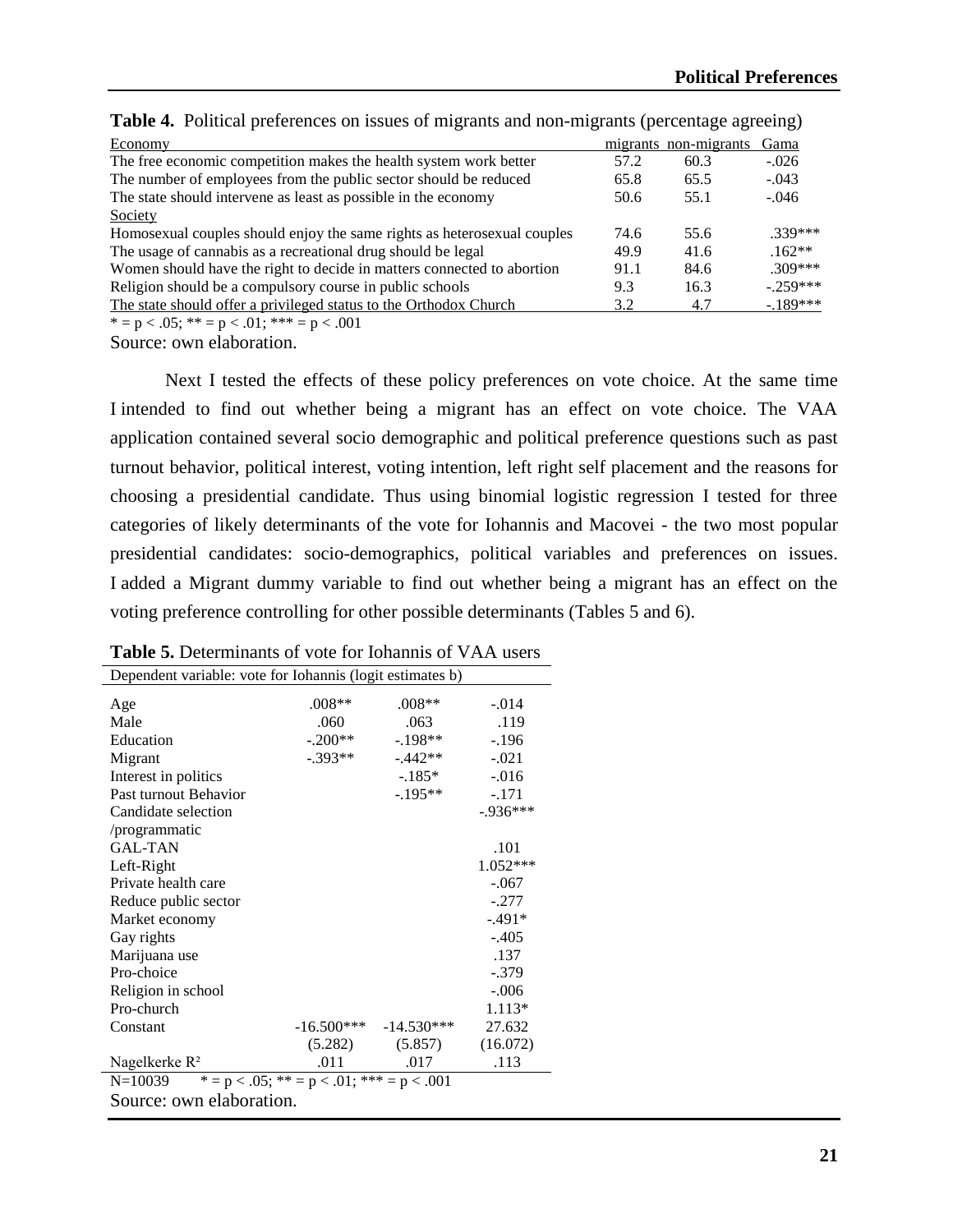The results show that once the issue preferences are included in the model the effect of migration disappears for both Iohannis and Macovei. The data show statistical associations between the support for Iohannis and center right ideological profile and a reduced role for Orthodox Church (Table 5). Next I measured the predictors for the vote for Macovei (Table 6).

| Dependent variable: vote for Macovei (logit estimates) |              |              |           |  |  |  |  |
|--------------------------------------------------------|--------------|--------------|-----------|--|--|--|--|
| Age                                                    | $.018***$    | $.018***$    | $.043***$ |  |  |  |  |
| Male                                                   | $-.204***$   | $-.172**$    | $-166$    |  |  |  |  |
| Education                                              | $.615***$    | $.641***$    | .797***   |  |  |  |  |
| Migrant                                                | $.647***$    | .598***      | .317      |  |  |  |  |
| Interest in politics                                   |              | $.175*$      | $-.094$   |  |  |  |  |
| Past turnout Behavior                                  |              | $-.253***$   | .058      |  |  |  |  |
| Candidate selection                                    |              |              | 1.088***  |  |  |  |  |
| /programmatic                                          |              |              |           |  |  |  |  |
| <b>GAL-TAN</b>                                         |              |              | .065      |  |  |  |  |
| Left-Right                                             |              |              | $-.292$   |  |  |  |  |
| Private health care                                    |              |              | .119      |  |  |  |  |
| Reduce public sector                                   |              |              | .928**    |  |  |  |  |
| Market economy                                         |              |              | .939***   |  |  |  |  |
| Gay rights                                             |              |              | $.500*$   |  |  |  |  |
| Marijuana use                                          |              |              | .040      |  |  |  |  |
| Pro-choice                                             |              |              | .604      |  |  |  |  |
| Religion in school                                     |              |              | $1.122**$ |  |  |  |  |
| Pro-church                                             |              |              | .250      |  |  |  |  |
| Constant                                               | $-38.623***$ | $-37.824***$ | $-95.749$ |  |  |  |  |
|                                                        | (5.601)      | (6.222)      | (18.307)  |  |  |  |  |
| Nagelkerke R <sup>2</sup>                              | .042         | .049         | .281      |  |  |  |  |

| <b>Table 6.</b> Determinants of vote for Macovei of VAA users |
|---------------------------------------------------------------|
|---------------------------------------------------------------|

N=10039  $* = p < .05$ ;  $** = p < .01$ ;  $*** = p < .001$ 

Source: own elaboration.

Macovei is supported by users that chose her for her ideas, are pro market, support the reduction of the public sector, support gay rights and disagree with the introduction of religion to schools. They are educated and young. The effect of migration experience dissipates once issue preferences are introduced in the statistical model.

## *Conclusion*

Presidential elections in Romania seem to become peculiar events for the Romanian emigrants. In 2009 the presidential elections brought the highest number of Romanian migrants to the polls (Figure 1). In 2014 this number more than doubled. It is the second time that the Romanian diaspora votes are decisive for settling the outcome of the presidential elections.

The paper examined the political preferences of migrants by inspecting elections results and a group of Romanian VAA users that intended to vote abroad. The election results show that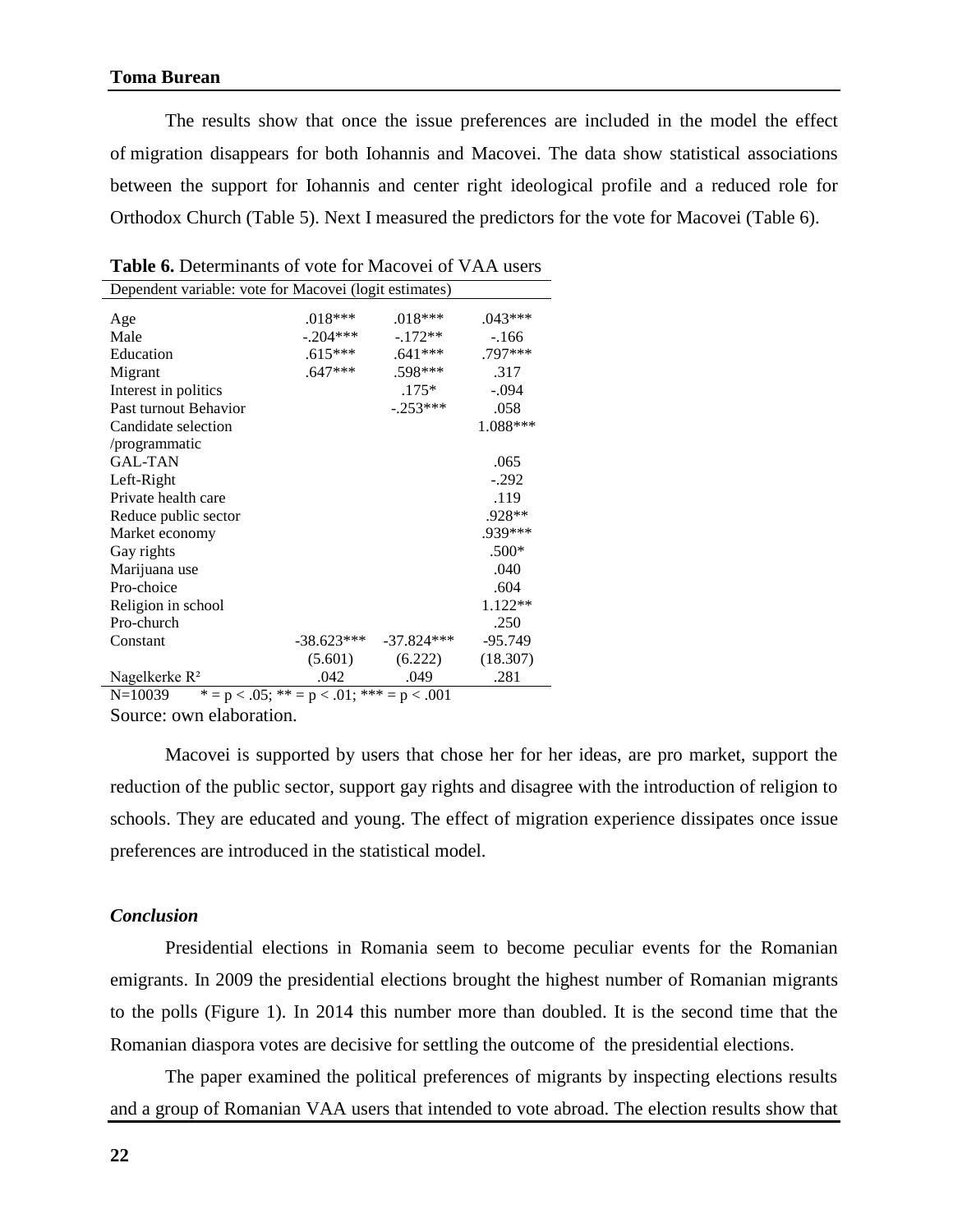emigrants prefer to vote for parties that promote reform and since 2012 favor new political parties as well. The electoral preferences of migrants are different from non-migrants.

More migrants support gay unions, less influence of religion in school and are pro choice. The differences are statistically significant. These attitudes translate into support for Iohannis and Macovei for both migrants and non-migrants.

Ideally I have to take into account the years spent abroad, the tendency to return to the home country, income level, work status, access to media, integration in the receiving country and exposure to values of the receiving country. The political influence of Romanian migrants has increased despite the lack of political interest and difficulty to cast a vote and it seems decisive when elections are close.

One interesting finding is that migrant users are more likely to be inclusive with gay rights, are pro-choice and reject religion in schools. Is it likely that the Romanians living abroad have internalized the values and the practices of the host country? Did the fact that emigrants live in consolidated democracies influenced their attitudes to support Iohannis and Macovei? It might be that the emigrants not only act as a catalyst for economic reform but they act through their political preferences. Alternatively, it is more likely that self-selected pro-reform individuals chose to live abroad and they are the driving force of electoral engagement abroad. I found that these individuals are not much different from the self-selected pro-reform users and did not migrate. Better quality surveys are necessary before one would be able to link personal experience abroad to support for political parties that promise reform and change in a democratizing country.

#### **References:**

Adevarul.ro (2009). *Three Million Romanians at Work Abroad* [Trei milioane de romani la munca in strainatate]. <http://www.rombel.com/stiri-romania/2867-3-milioane-de-romani-la-munc-in-strintate.html> (20/09/2015).

Adevarul.ro (2010). *The Nicolae Ceausescu Regime received around 1 billion of German Marks from Selling Ethnic Germans*. [http://adevarul.ro/news/societate/regimul-nicolae-ceausescu-incasat-circa-miliard-marci-germane](http://adevarul.ro/news/societate/regimul-nicolae-ceausescu-incasat-circa-miliard-marci-germane-vanzarea-etnicilor-germani-1_50ad442b7c42d5a66391e07b/index.html)[vanzarea-etnicilor-germani-1\\_50ad442b7c42d5a66391e07b/index.html](http://adevarul.ro/news/societate/regimul-nicolae-ceausescu-incasat-circa-miliard-marci-germane-vanzarea-etnicilor-germani-1_50ad442b7c42d5a66391e07b/index.html) (20/09/2015).

Adichie, C. (2014). *The president I want*. The Scoop. [http://www.thescoopng.com/exclusive-chimamanda-adichie](http://www.thescoopng.com/exclusive-chimamanda-adichie-president-want/)[president-want/](http://www.thescoopng.com/exclusive-chimamanda-adichie-president-want/) (20/09/2015).

Almond, G., & Verba, S. (1989). *The civic culture revisited*. London: Sage.

Anderson, C., & Tverdova, Y. (2001). Winners, losers and attitudes about government in contemporary democracies. *International Political Science Review*, *22*(4), 321–38.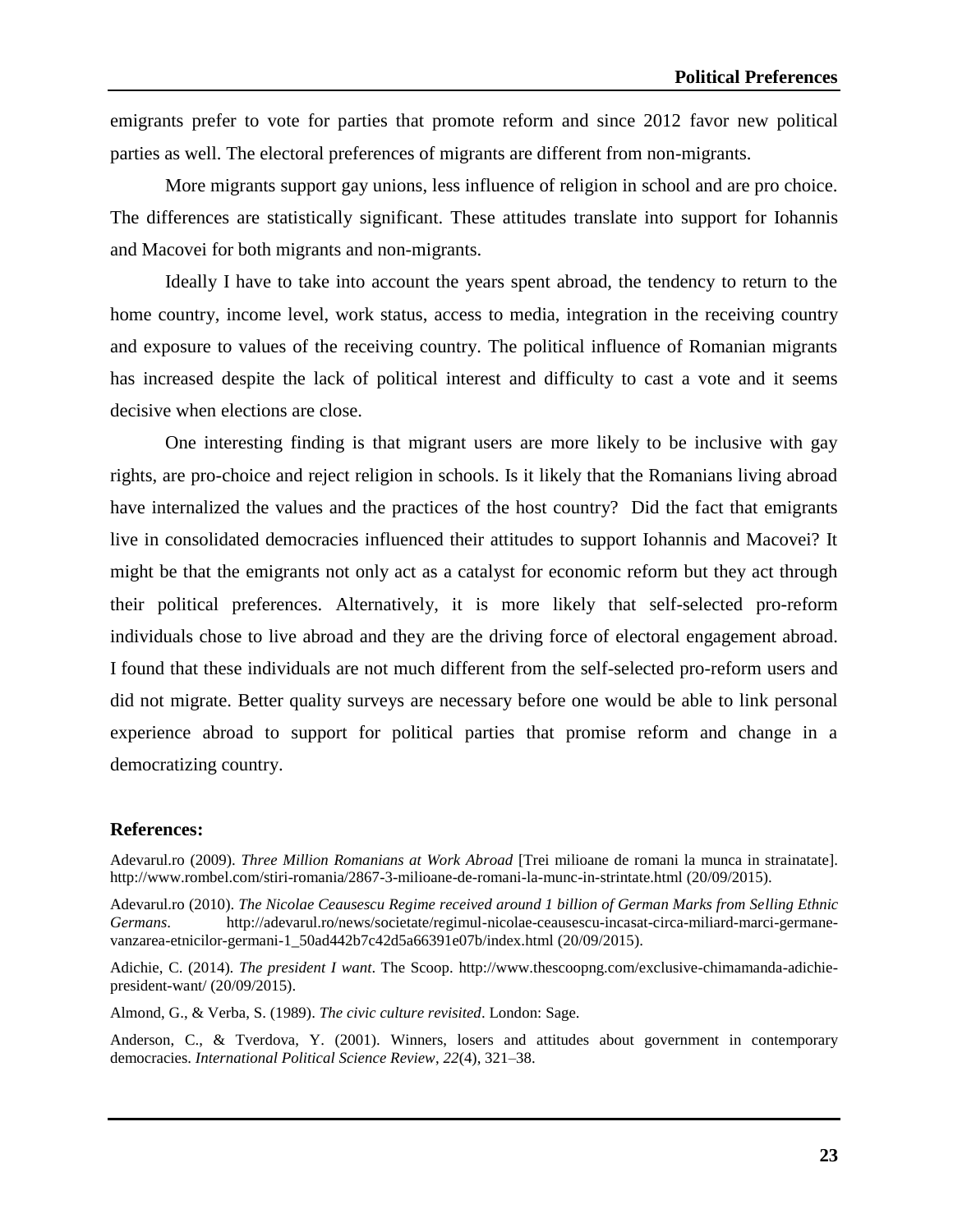#### **Toma Burean**

Andreadis, I. (2014). *Data Quality and Data Cleaning*. In: D. Garzia & S. Marschall (eds.), Matching *Voters with Parties and Candidates. Voting Advice Applications in Comparative Perspective* (pp. 79–93). Colchester: ECPR Press.

Audebert, C, & Dorai, M. K. (eds.) (2010). *Migration in a globalized world. Recent issues and new paradigms*. Amsterdam: Amsterdam University Press.

Bauböck, R. (2006). *Citizenship and migration – concepts and controversies in Migration and Citizenship: Legal Status, Rights and Political Participation*. Amsterdam: Amsterdam University Press.

Black, R., Engbersen, G., Okolski, M., & Pantiru, C. (eds.) (2010). *A continent moving West. EU enlargement and Labour Migration from Central and Eastern Europe*. Amsterdam: Amsterdam University Press.

Blais, A. (2000). *To vote or not to vote*. Pittsburgh: University of Pittsburgh Press.

Burean, T. (2011). *Political Participation by the Romanian Diaspora*. In: R. King, & P. Sum (eds.), *Romania under Basescu*. Latham: Lexington Books.

Butler, D, & Stokes, D. (1969). *Political Change in Britain*. 1<sup>st</sup> ed. London: Macmillan.

Camp R. (2003). Learning democracy in Mexico and the United States. *Mexican Studies/Estudios Mexicanos*, *19*(1),  $3 - 27$ .

Careja, R., & Emmenegger, P. (2012). Making Democratic Citizens: The Effects of Migration Experience on Political Attitudes in Central and Eastern Europe. *Comparative Political Studies*, *45*(7), 875–902.

Cedroni, L., & Garzia, D. (2010). *Voting advice applications in Europe. The State of the Art*. Napoli: Scripta Web.

Christie, A. (2004). *Suppressing the Overseas Vote*. The Guardian. <http://www.theguardian.com/world/2004/oct/25/uselections2004.usa2> (20/08/2015).

Cohen, R. (1997). *Global Diasporas: An Introduction*. New York: Routledge.

Dalton, R. J. (1996). *Political cleavages, issues, and electoral change*. In: L. LeDuc, R. G. Niemi, P. Norris (eds.), *Comparing Democracies: Elections and voting in global perspective* (pp. 319–42). London: Sage.

De Haas, H. (2005). International migration, remittances and development: Myths and Facts. *Third World Quarterly*, *26*(8), 1243–58.

Diaconescu, D. (2014). *100 de măsuri care salvează România*. <https://www.facebook.com/photo.php?fbid=1571637056392524&set=pcb.1571637103059186&type=3&theater> (27/09/2017).

Dijstelbloem, H., & Meijer, A. (2011). *Migration and the New Technological Borders of Europe*. London: Palgrave Macmillan.

Downs, A. (1957). *An economic theory of democracy*. New York: Harper and Row.

Doyle, O., & Fidrmuc, J. (2005). *Voice of the Diaspora: An Analysis of Migrant Voting Behavior*. Working Paper: Center for European Integration Studies, University of Bonn. 2005.

Fieldhouse, E., Trammer, M., & Russell, A. (2007). Something about young people or something about elections? Electoral participation of young people in Europe: evidence from a multilevel analysis of the European Social Survey. *European Journal of Political Research*, *46*(8), 797–822.

Franklin, M. N. (2004). *Voter Turnout and the Dynamics of Electoral Competition in established Democracies since 1945*. Cambridge: Cambridge University Press.

Franklin, M. N., Mackie, T. T., & Valen, H. (2009). *Electoral change: Responses to evolving social and attitudinal structures in Western countries*. Colchester: ECPR Press.

Garzia, D., & Marschall, S. (2012). Voting advice applications under review: the state of research. *International Journal of Electronic Governance*, *5*(3), 203–22.

Gemenis, K., & Rosema, M. (2014). Voting advice applications and electoral turnout. *Electoral studies*, *36*, 281–89.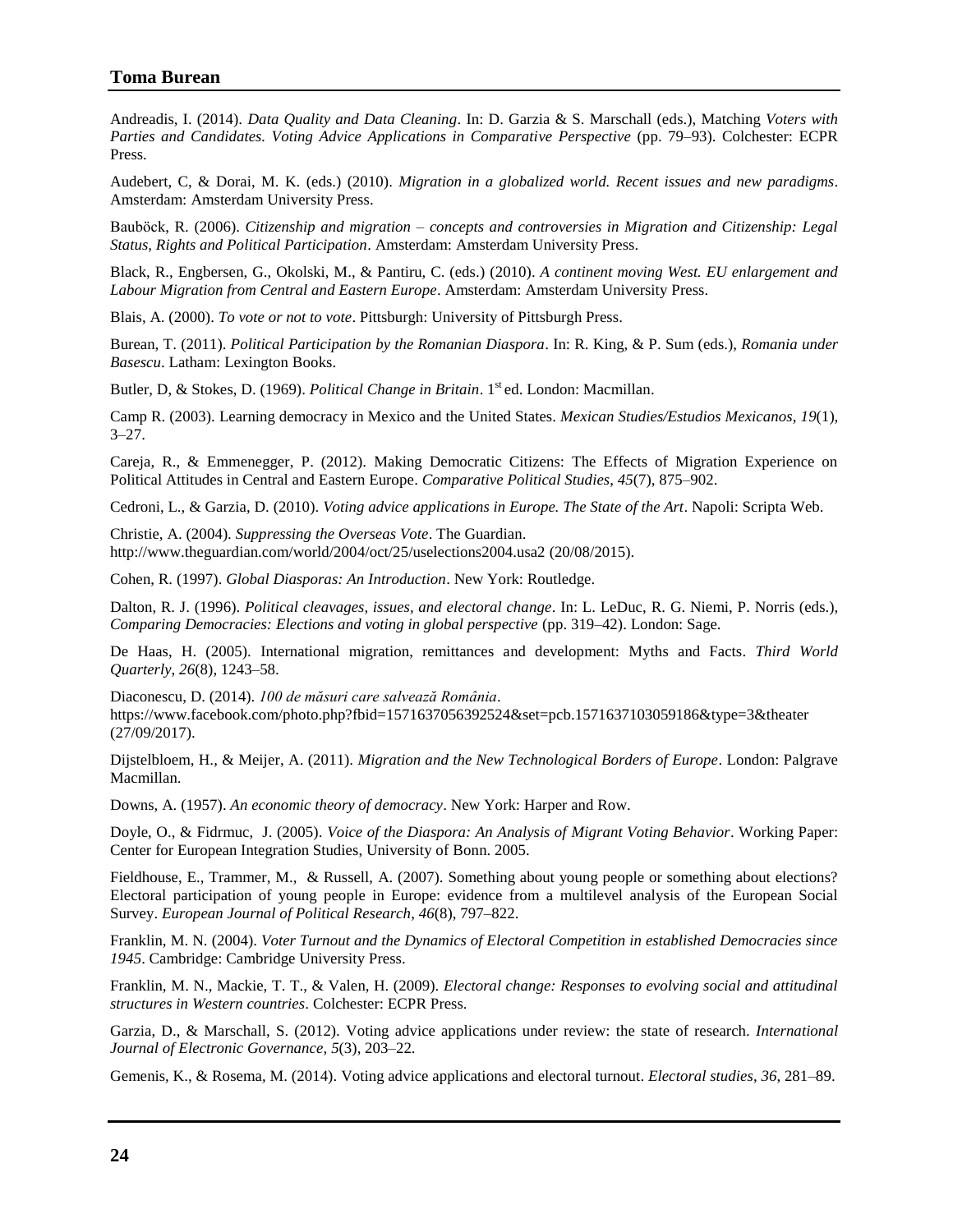IDEA (2007). *Voting from Abroad: The International IDEA Handbook*. [http://www.idea.int/publications/voting\\_from\\_abroad/](http://www.idea.int/publications/voting_from_abroad/) (20/08/2015).

Iohannis, K. (2014). *România lucrului bine făcut*.<http://www.presidency.ro/files/userfiles/Program-prezidential.pdf> (26/09/2017).

Kitschelt, H. (1992). The Formation of Party Systems in East Central Europe. *Politics and Society*, *20*(1), 7–50.

Koinova, M. (2009). Diaspora and democratization in the post-communist world. *Communist and Post-communist studies*, *42*(1), 41–64.

Magaisa, A. (2008). *The Plight of Zimbabwe's Disenfranchised Voters*. The Standard. <http://www.thestandard.co.zw/opinion/18262-the-plight-of-zimbabwes-disenfranchised-voters.html> (20/08/2015).

Marschall, S., & Schultze, M. (2012). Voting advice applications and their effect on voter turnout: the case of the German Wahl-o-mat. *International Journal of Electronic Governance*, *5*(3), 349–66.

Martiniello, M. (2006). *Political participation, mobilization and representation of immigrants and their offspring in Europe*. In: R. Bauböck (eds.), *Migration and Citizenship: Legal Status, Rights and Political Participation* (pp. 83– 105). Amsterdam: Amsterdam University Press.

Mendez, F., & Wheatley, J. (2014). *Using VAA-generated data for mapping partisan supporters in the ideological space in matching voters to parties and candidates*. In: D. Garzia, & S. Marschall (eds.), *Matching Voters with Parties and Candidates. Voting Advice Applications in Comparative Perspective* (pp. 161–74). Colchester: ECPR Press.

Mishler, W., & Rose, R. (2001). What are the origins of political trust? Testing institutional and cultural theories in post-communist societies. *Comparative Political Studies*, *34*(1), 30–62.

Mycock, A. (2014). "*Invisible and Inaudible?" England's Scottish Diaspora and the Politics of the Union*. In: D. Sim, & M. S. Leith (eds.), *The Modern Scottish Diaspora: Contemporary Debates and Perspectives* (pp. 99-117). Edinburgh: Edinburgh University Press.

Østergaard-Nielsen, E. (2012). *Political liberalization and contestation of transnational relations between Morocco and Moroccan migrants in Spain*. In: P. Mandaville, T. Lyon (eds.), *Politics from afar: Transnational Diasporas and networks* (pp. 69–87). Hurst: Columbia University Press.

Østergaard-Nielsen, E., & Ciornei, I. (2012). *Political parties and transnational campaigns towards emigrants*. Paper presented at the IPSA Congress. Madrid, 8-12 July.

Perez-Armedaniz, C., & Crow, D. (2010). Do Migrants Remit Democracy? International Migration, Political Beliefs, and Behavior in Mexico. *Comparative Political Studies*, *43*(1), 119–48.

Ponta, V. 2014. *Victor Ponta președinte. Marea unire a românilor*.

[http://media.hotnews.ro/media\\_server1/document-2014-09-23-18165932-0-program-prezidential-victor-ponta.pdf](http://media.hotnews.ro/media_server1/document-2014-09-23-18165932-0-program-prezidential-victor-ponta.pdf) (26/09/2017).

Popescu-Tăriceanu, C. (2014). *Program Prezidențial*.<https://issuu.com/tariceanu/docs/revistaa5> (26/09/2017).

Rubenson, D., Blais, A., Fournier, P., Gidengil, E., & Nevitte, N. (2007). Does low turnout matter? Evidence from the 2000 Canadian federal election. *Electoral Studies*, *26*(3), 589–97.

Ruusuvirta, O. (2010). *Much ado about nothing? Online voting advice applications in Finland*. In: L. Cedroni, & D. Garzia (eds.), *Voting advice applications in Europe. The State of the Art* (pp. 47–77). Napoli: Scripta Web.

Sheffer, G. (2003). *Diaspora Politics: At Home Abroad*. New York: Cambridge University Press.

Shevel, O. (2014). The Post-Communist Diaspora Laws. Beyond the "Good Civic versus Bad Ethnic Nationalism" Dichotomy. *East European Politics and Societies*, *24*(1), 159–87.

Snel, E., Engbersen, G., & Leerkes, A. (2006). Transnational Involvement and Social Integration. *Global Networks*, *6*(3), 285–308.

Turcu, A., & Urbatsch, R. (2015). Diffusion of Diaspora Enfranchisement Norms. A Multinational Study. *Comparative Political Studies*, *48*(4), 407–37.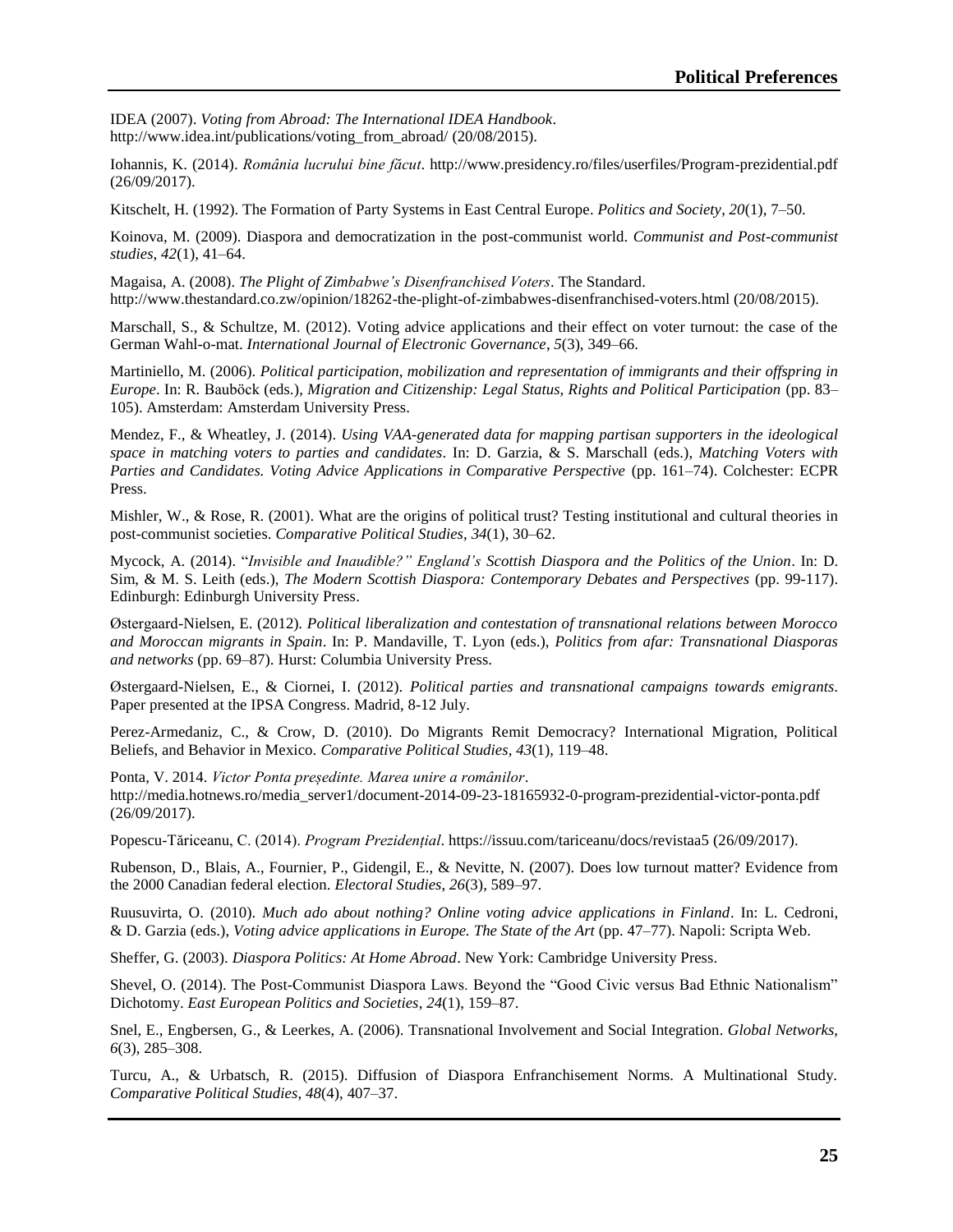## **Toma Burean**

Udrea, E. (2014). *România frumoasă*. [http://media.hotnews.ro/media\\_server1/document-2014-10-2-18224682-0](http://media.hotnews.ro/media_server1/document-2014-10-2-18224682-0-programul-prezidential-romania-frumoasa.pdf) [programul-prezidential-romania-frumoasa.pdf](http://media.hotnews.ro/media_server1/document-2014-10-2-18224682-0-programul-prezidential-romania-frumoasa.pdf) (27/09/2017).

Van Meeteren, M., Engbersen, G., & van San, M. (2009). Striving for a better position: Aspirations and the role of cultural, economic, and social capital for irregular migrants in Belgium. *International Migration Review*, *43*(4), 881–907.

Verba, S., & Nie, N. H. (1972). *Participation in America: Political democracy and social equality*. New York: Harper and Row.

Wagner, M., Johann, D., & Kritzinger, S. (2012). Voting at 16: Turnout and the quality of vote choice. *Electoral Studies*, *31*(2), 372–83.

Wallace, C., & Stola, D. (eds.) (2001). *Patterns of Migration in Central Europe*. London: Palgrave Macmillan.

Williams, A., & Baláž, V. (2006). What human capital, which migrants? Returned skilled migration to Slovakia from the UK. *International Migration Review*, *39*(2), 439–68.

#### **Appendix**

Independent variables

#### Socio-Demographic variables

*Migrant*: This variable is coded 2 if a respondent declared that he/she will vote abroad and 1 otherwise.

*Age*: the respondents' year of birth

*Gender*: A dichotomous variable coded 2 for females and 1 for males

*Education*: An ordinal variable transformed in a dichotomous variable in which 2 represent respondents with graduate and postgraduate studies (BA, MA, PhD) and 1 is high school graduate and under

## Political variables

*Interest in politics*: An ordinal variable transformed in a dichotomous variable in which 2 represents "I am very interested" and "somewhat interested" while 1 is represented by "I am little interested" and "I am not interested at all"

*Past turnout*: An ordinal variable transformed into a dichotomous variables in which 2 is represented by the persons that have voted and 1 by those who have not

## Issue variables

*Candidate selection/ programmatic*: It is the recoded answer to the question "What is the main reason you have chosen this candidate". It is an ordinal variable transformed into a dichotomous variable in which 2 is represented by "the ideas of the candidate are close to mine" and 1 is represented by the following answers: "more competent", "supports people like me", "my friend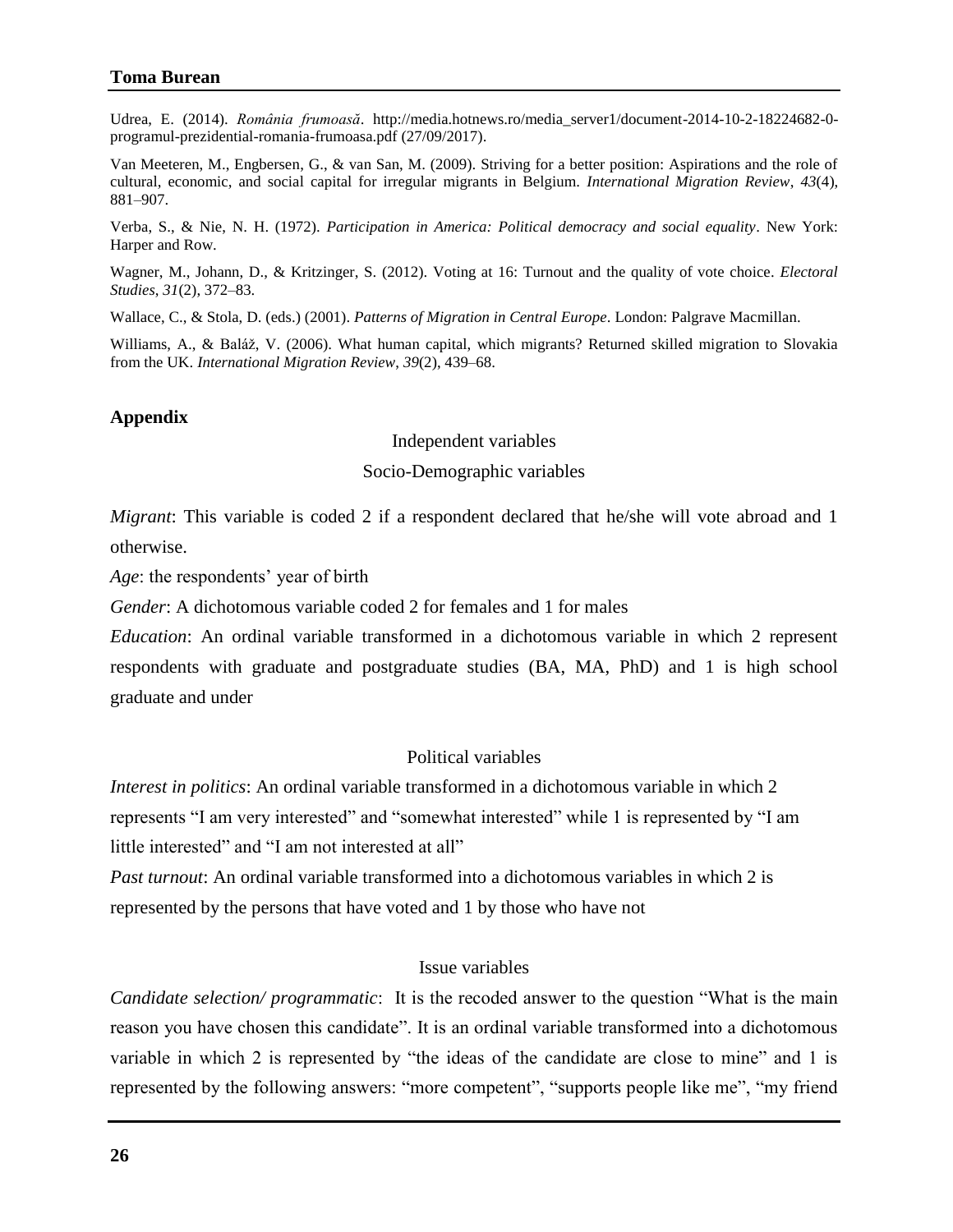and family supported this candidate", "I like this candidate", "I identify with the candidates' party", "another reason", "I will not vote"

*GAL-TAN*: in a ordinal variable ranging from 0 to 10. O means liberal and 10 means conservatism. It was transformed into a dichotomous variable that measured center rights wing vote. 2 is represented by those that have chosen a position from 0 to 4 and the rest are placed at 1.

*Left-Right*: is an ordinal variable ranging from 0 to 10. 0 means full statism and 10 full liberalism in economy. It was transformed into a dichotomous variable that measured center right wing vote. 2 is represented by those that expressed a position from (6 to 10) and the rest are 1.

*Private health care*: Respondents level of agreement with the following statement "The free economic competition makes the health system work better". It is an ordinal variables transformed into a dichotomous variable in which 2 means agreement with the issue.

*Reduce public sector*: Respondents level of agreement with the following statement "The number of employees from the public sector should be reduced" It is an ordinal variables transformed into a dichotomous variable in which 2 means agreement with the issue.

*Market economy* Respondents level of agreement with the following statement "The state should intervene as least as possible in the economy" It is an ordinal variables transformed into a dichotomous variable in which 2 means agreement with the issue.

*Gay rights*: Respondents level of agreement with the following statement "Homosexual couples should enjoy the same rights as heterosexual couples" It is an ordinal variables transformed into a dichotomous variable in which 2 means agreement with the issue.

*Marijuana use*: Respondents level of agreement with the following statement "The usage of cannabis as a recreational drug should be legal" It is an ordinal variables transformed into a dichotomous variable in which 2 means agreement with the issue.

*Pro-choice*: Respondents level of agreement with the following statement "Women should have the right to decide in matters connected to abortion" It is an ordinal variables transformed into a dichotomous variable in which 2 means agreement with the issue.

*Religion in school*: Respondents level of agreement with the following statement "Religion should be a compulsory course in public schools" It is an ordinal variables transformed into a dichotomous variable in which 2 means disagreement with the issue.

*Pro-church*: Respondents level of agreement with the following statement "The state should offer a privileged status to the Orthodox Church" It is an ordinal variables transformed into a dichotomous variable in which 2 means disagreement with the issue.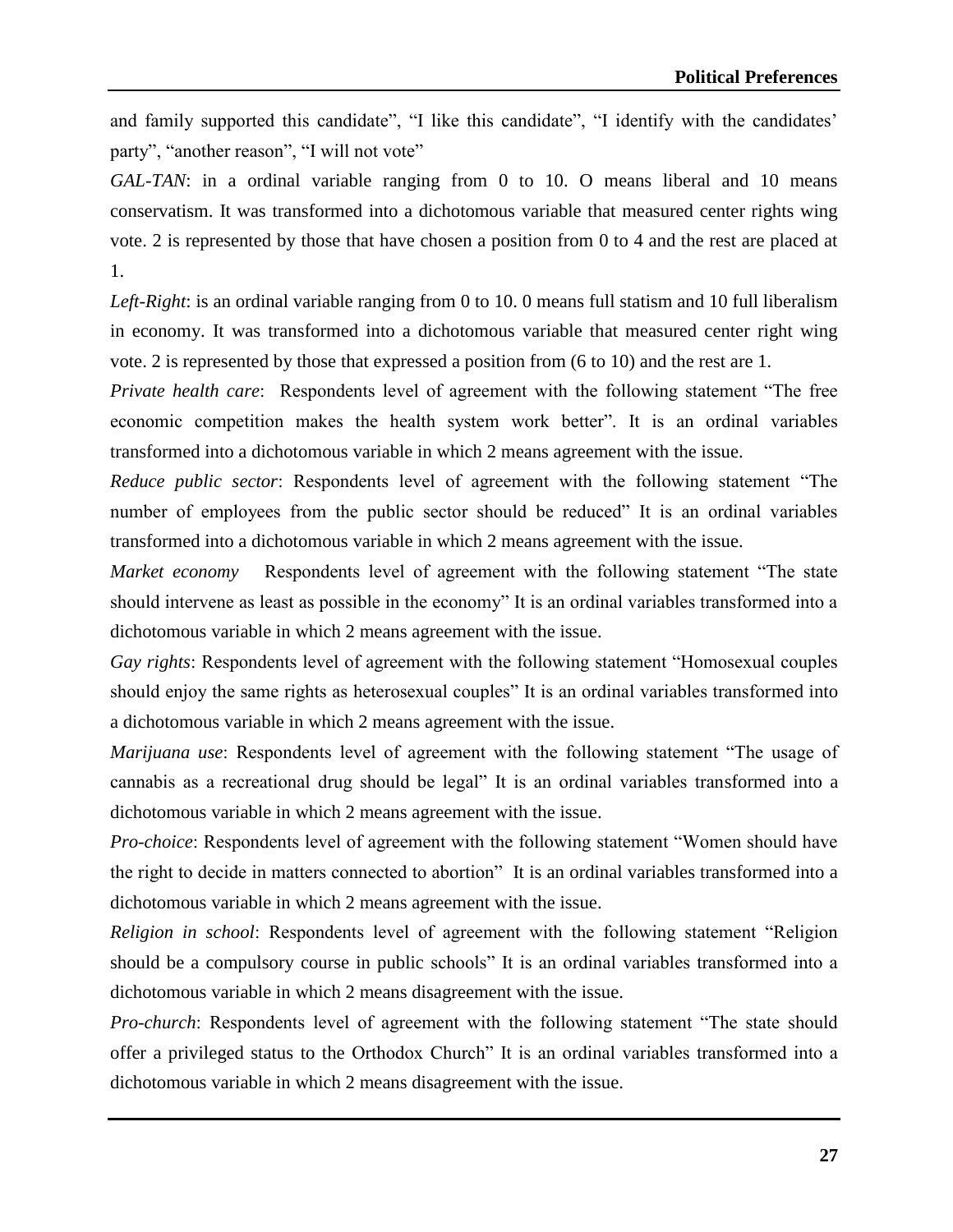## List of issues

- 1. Romania should never adopt the Euro
- 2. There should be a common foreign policy of EU
- 3. EU should impose economic sanctions to Russia
- 4. International partners (EU and USA) have the right to intervene in the domestic affairs of
- Romania when they feel that there is a threat to democracy.
- 5. Getting close to China would be beneficial to Romania
- 6. The Free economic competition makes the healthcare system work more efficiently.
- 7. The number of employees from the public sector should be reduced.
- 8. The state should intervene as little as possible in the economy.
- 9. The reduction of social security benefits is a necessary measure
- 10. Citizens should benefit from a reduced income tax.
- 11. Foreign borrowings from institutions like the IMF are a good solution in crisis situations.
- 12. The Romanian state should permit the Gabriel Resources Canadian company to continue its

mining explorations at Rosia Montana

- 13. Homosexual couples should enjoy the same rights as heterosexual couples.
- 14. The use of cannabis for recreational purposes should be legal
- 15. Women should have the freedom of choice regarding abortion.
- 16. Religion should be a compulsory course in public schools.
- 17. The death penalty should be reintroduced for heinous crimes.
- 18. Currently prosecutors have too much power when they investigate citizens.
- 19. The existence of undercover agents of the secret service in important public state offices is beneficial for national security.
- 20. Immigrants should adapt to the Romanian values and culture.
- 21. Romania should pursue the union with The Republic of Moldova
- 22. A territorial reform should include the creation of an autonomous Hungarian region..
- 23. Minorities should have the right to education exclusively in their mother tongue.
- 24. The state should offer a privileged status to the Orthodox Church.
- 25. The president should be an ethnic Romanian.
- 26. Ethnic political parties should be banned.
- 27. The Romanian parliament should remain bicameral.
- 28. Mayors should be able to switch party membership without losing their mandate.
- 29. The ombudsman should be elected by citizens.
- 30. Romania should introduce postal voting.

|       |                            |           |         |               | Cumulative |
|-------|----------------------------|-----------|---------|---------------|------------|
|       |                            | Frequency | Percent | Valid Percent | Percent    |
|       | completely disagree        | 121       | 10.9    | 10.9          | 10.9       |
| Valid | disagree                   | 99        | 8.9     | 8.9           | 19.8       |
|       | Neither agree nor disagree | 238       | 21.4    | 21.4          | 41.2       |
|       | agree                      | 219       | 19.7    | 19.7          | 60.9       |
|       | completely agree           | 307       | 27.6    | 27.6          | 88.5       |
|       | I do not know              | 113       | 10.2    | 10.2          | 98.7       |
|       | No answer                  | 15        | 1.3     | 1.3           | 100.0      |
|       | Total                      | 1112      | 100.0   | 100.0         |            |

**Romania should pursue the union with The Republic of Moldova**